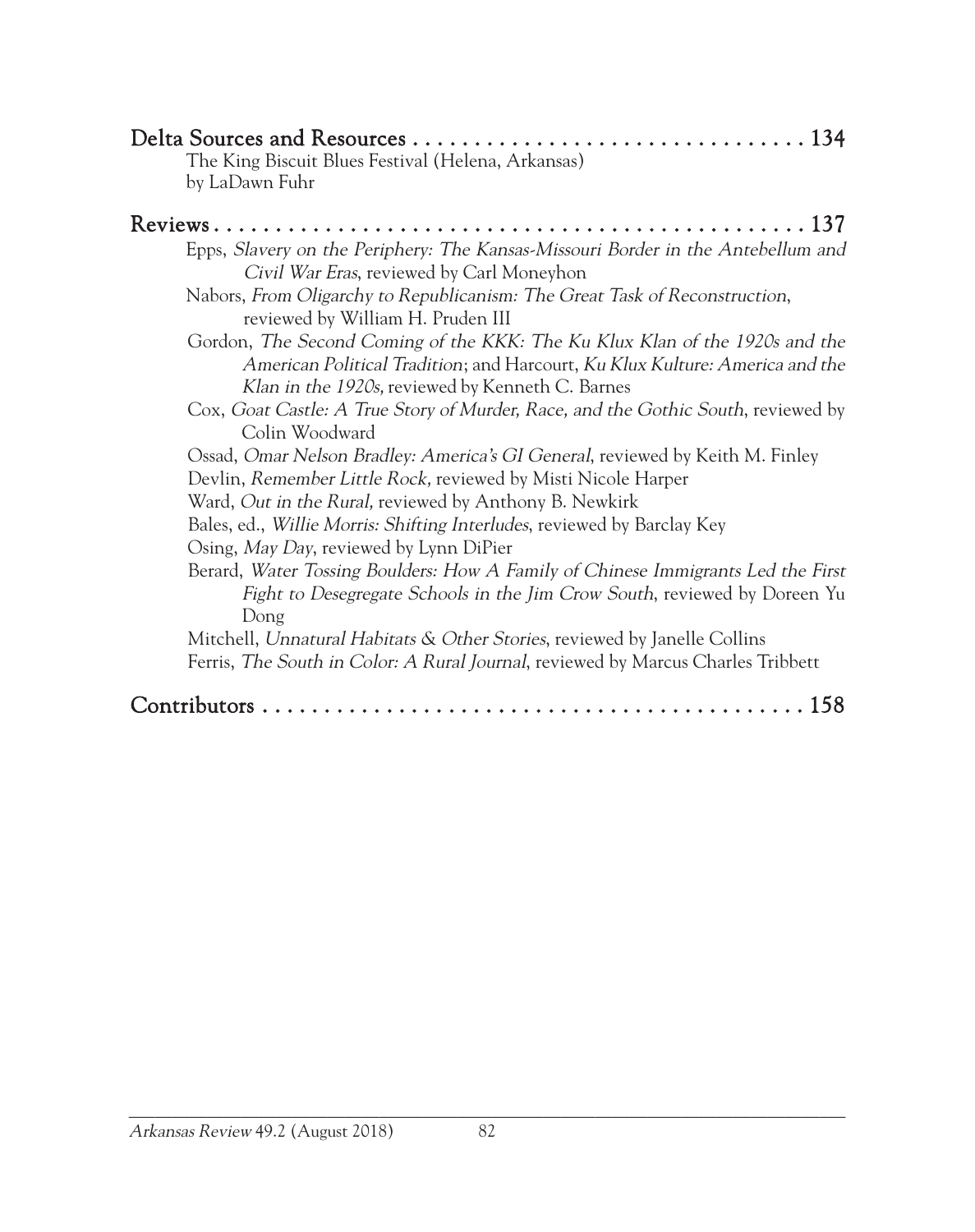# Reviews

Slavery on the Periphery: The Kansas-Missouri Border in the Antebellum and Civil War Eras. By Kristen Epps. (Athens, GA: University of Georgia Press, 2016. Pp. xi-xvi + 265, list of illustrations, acknowledgments, introduction, epilogue, abbreviations, notes, bibliography, index. \$59.95, hardcover)

This book examines slavery and race relations along the border between modern Kansas and Missouri from 1820, the year of Missouri's statehood and Kansas's existence as Indian Ter-

ritory, into the 1880s. The author, currently an assistant professor at the University of Central Arkansas, contends that the story of slavery that exists in the rich historiography of this area has been considered tangential to the political and ideological conflicts associated



with "Bleeding Kansas." This study rectifies that oversight by examining slavery per se and giving voice to blacks as well as the whites whose stories have constituted the history of the area up to this point. Epps recognizes the importance of historians of the Middle Ground in this work, accepting their hypothesis that understanding the frontier requires attention to the collisions that take place between races, cultures, and even the environment and the reciprocal impact of all of these on one another in the creation of a world different from that each brought to the confrontation. Additionally, she is influenced by the rhetoric of historians concerned with social justice.

Epps's first two chapters address the efforts of white slave holders to turn this area into a slave society between 1840 and 1854. These whites, mainly from the border states to the east, clearly sought to replicate the slave system with which they were familiar. They were forced, however, to accommodate their idealized system to the presence of native American people and the area's unique physical environment. The result was the creation of what Epps calls a small scale slave system in which slave holdings were relatively small and the economy and culture similar but not totally alike that of other border slave states. This small scale system was characterized by greater contact between masters and slaves, a more diverse employment of slaves outside of agriculture, relatively widespread slave hiring, greater slave mobility since slaves often had to accompany their masters on trips to town, and more slave marriages where couples belonged to different masters. Epps maintains that these circumstances made it possible for slaves to gain greater autonomy, a fact that led to increased confrontation between masters and slaves. In this interaction of masters, slaves, and the frontier, Epps sees the emergence of a regionally unique form of slavery. While the system was unique, the transformation allowed slavery, as ownership of individuals, to thrive on the frontier where it and the peoples involved in the system became a central part of the story of Bleeding Kansas and the Civil War. Through this period, Epps considers the border between Missouri and Kansas to be virtually non-existent.

After establishing the character of the borderlands and the slave system within them,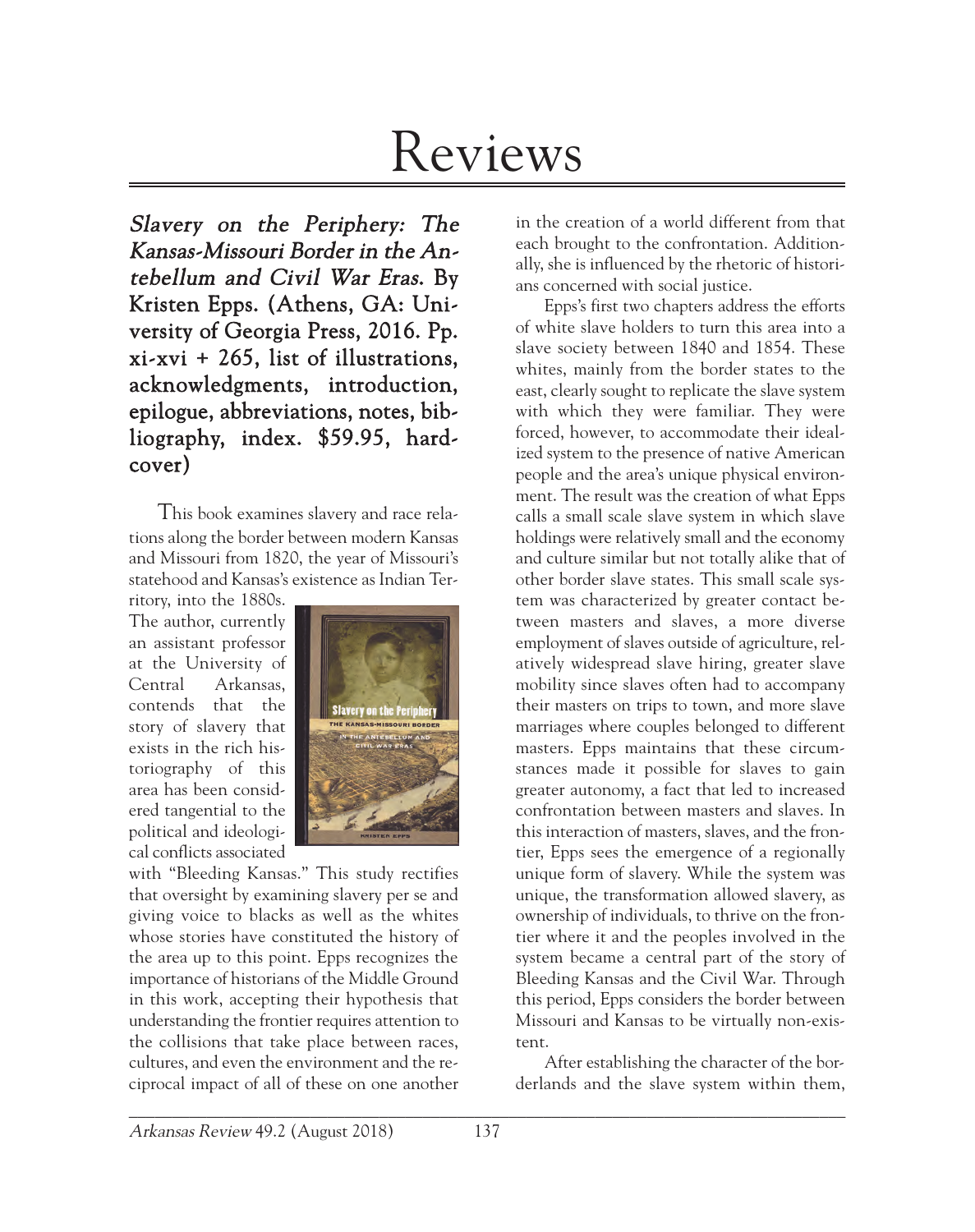Epps turns to the impact of the growing political crisis on the area in her next two chapters. Almost immediately with the Kansas-Nebraska Act the border line between the two areas began to take a clearer shape as the pro-slavery and anti-slavery forces contested control. How that contest would come out was not clear in 1854. As Epps points out, slavery already was firmly entrenched on the Kansas as well as the Missouri side of this political boundary. Through the early years of the conflict slaveholders controlled not only the territorial government, but also municipal and county governments in the Kansas Territory. Epps finds that slavery continued to thrive through this period, although by 1857–1858, as the entry of Kansas into the Union as a free state became more certain, fewer slave owning families moved into the Territory. Epps argues that this certainty led to a destabilization of slavery along the Missouri border demonstrated by the continued escape of slaves to freedom and increased activity by abolitionists in Kansas. Even before slavery was abolished on the Kansas part of the border, slavery was finished. On the eve of statehood in 1860 only two slaves remained in the Territory. Epps is not as clear how these factors worked in Missouri. Her argument rests primarily on anecdotal information and she fails to address the fact that slaveholding actually increased significantly along the Missouri border in the 1850s.

In a chapter on the war years Epps observes, as have other historians, that in the border country slaves saw the war as the opportunity to assert their freedom, an opportunity used fully to their advantage. Not only did they liberate themselves, but they began, through military service and other ways, to challenge the racist stereotypes prevalent among many whites. Still, through the war years they faced uncertainty because the chaos on the border, and particularly guerilla bands, not only presented opportunity but danger for the runaways. In this case, Epps shows with census figures how the black population in the western Missouri

counties showed a twenty-five percent decrease, reflecting the flight of slaves. In seeking their freedom and in military service, they reshaped society along the border and encouraged a new definition of freedom.

An epilogue carries the story into Reconstruction and on to the 1880s and shows the problems of building a society in which blacks continued to assert their freedom while many whites proved incapable of accepting that freedom. White supremacists existed in Missouri, as they had before the war, but Epps also points out that, rather than comprising a bastion of egalitarianism or individuality, many white Kansans were equally racist. Epps sees these years as a continuation of the struggle by African Americans to gain control over their own lives by a people no longer slaves, but now facing economic inequality and even continued violence.

--Carl Moneyhon

### $*$ vava

## From Oligarchy to Republicanism: The Great Task of Reconstruction. By Forrest A. Nabors. (Columbia: University of Missouri Press, 2017. xix + 399, preface, notes, bibliography, index. \$45.00, hardcover)

From Oligarchy to Republicanism: The Great Task of Reconstruction by Forrest A. Nabors is a thoughtful and thought provoking work. It is also an exasperating and frustrating one that spends no small number of pages trying to decide if it is a work of history or political theory. While there can be no denying that it is well researched—up to a point, for the admittedly constricted parameters of the sources that it mines, albeit to full value, are part of its problem—its failure to go beyond its limited research trove, as well as its failure to provide any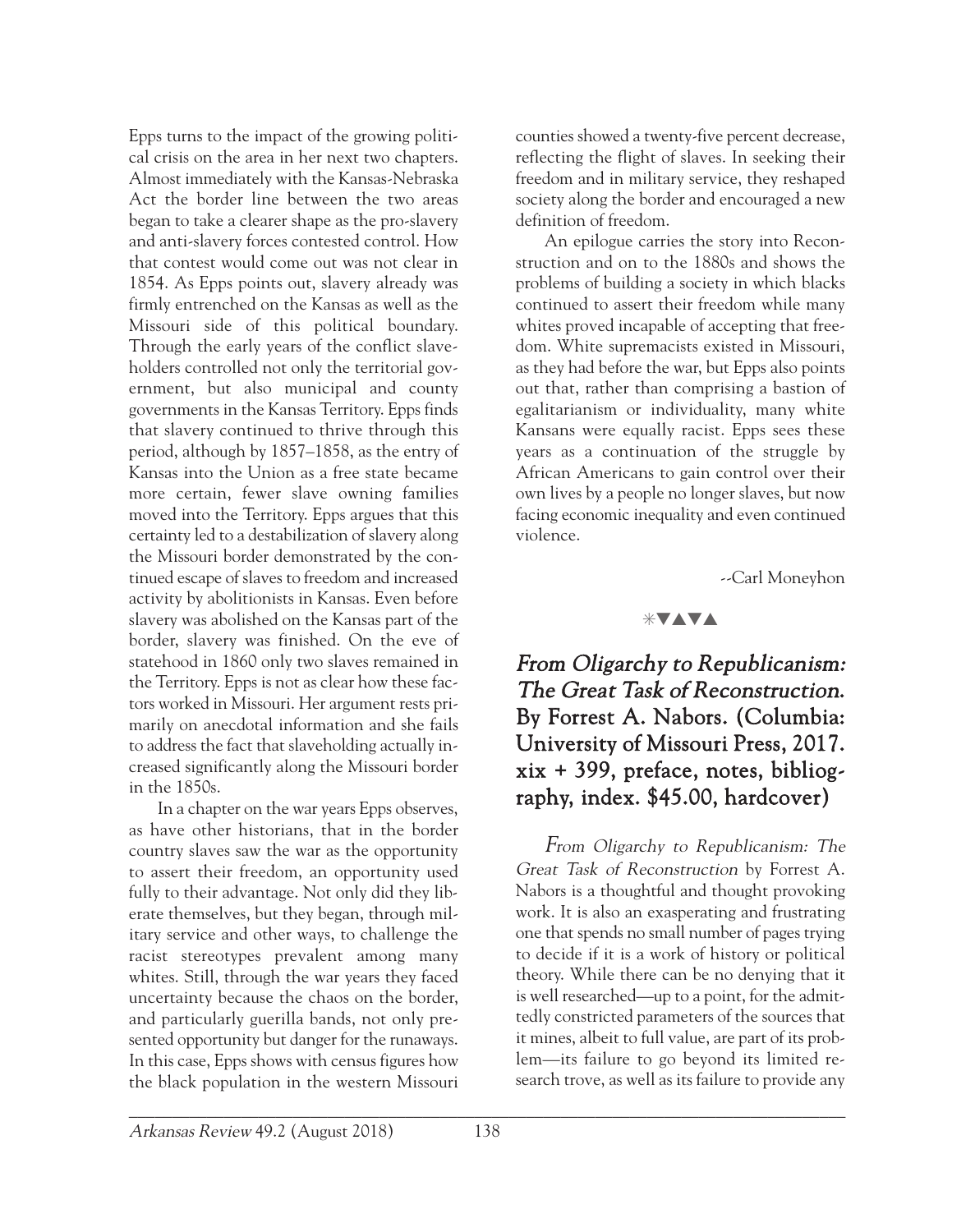broader context for what it finds, make it a singularly frustrating read.

As history, it is a classic example of the old adage that history is written by the winners. But while Nabors acknowledges that much of his work and most of the quotations are selections—ones that he admits are often longer than one usually expects—from the Congressional Republicans who oversaw and implemented Reconstruction, i.e. the war's winners, the lack of any alternative ideas or interpretations, not to mention any context for the remarks, results ultimately in an incomplete and unbalanced picture. While this is his right, it is particularly frustrating for readers familiar with the period who undoubtedly will have questions about the statements by partisan office holders that Nabors presents as fact. Indeed, over and over again Nabors presents political rhetoric as a substitute for historical truth.

Unhappily, while such "facts" are not only central to the work's argument, they also represent a substantive weakness—at least when the work is viewed as history. Time and again we hear that Congressman X or Senator Y "as-

serted," "declared," or "recalled" something that furthers the argument that the antebellum South was an oligarchy. But there is no evidence beyond the Congressionallybased assertions, and for modern readers steeped in McCarthyism, the Pentagon Papers, and Watergate,



"facts" emanating from a government source do not carry quite the weight they once did. Indeed, further undermining the effort is the fact that in the few cases where the assertion is clearly fact-based, rather than opinion or judgment, a fact check of the statement often reveals inaccuracies while the lack of any context leaves the reader with a singularly misleading

impression. These instances, part of the almost exclusive reliance on Republican contributions to Congressional debates, as well as the memoirs of the Leaders of the Reconstruction Republicans, inevitably ask the reader to accept political posturing as scholarly fact. That form of presentation adds to the confusion, making it hard, as previously noted, to determine whether the book seeks to be a work of political theory or political history.

Indeed, if it is political theory, then the way Nabors intermingles the Declaration of Independence and the Constitution when he talks about the Constitution's power to create a republican government that fosters equality may be appropriate, but it is not good history. Indeed, while the promise of equality central to the Declaration may have been on the minds of the members of the Constitutional Convention, it did not merit inclusion. Equality does not enter the Constitution until the addition of the 14th Amendment in 1868.

While Nabors admits, however unconsciously, that the book offers a one-sided presentation, the approach leaves the knowledgeable reader hungry for the slightest acknowledgment of another perspective. We see what Republicans saw as their challenge and how they sought to address it, but we are not convinced that it was the whole problem, or that it had been solved—in either the former Confederacy or the nation as a whole, then or going forward. Indeed, based on the title, we can expect to learn that the Republicans had succeeded in transforming the South from an oligarchy to a republican form of government, but we are never definitively told that it happened, an interesting omission in a book that thrives on often unsupported assertions. It is hinted, and even implied, but it is never fully demonstrated, perhaps because the post-war South that Nabors presents is one in which black rights exist only on paper and the realities of the governing process make it no more republican than it was before the war.

Again, while the book's subtitle makes clear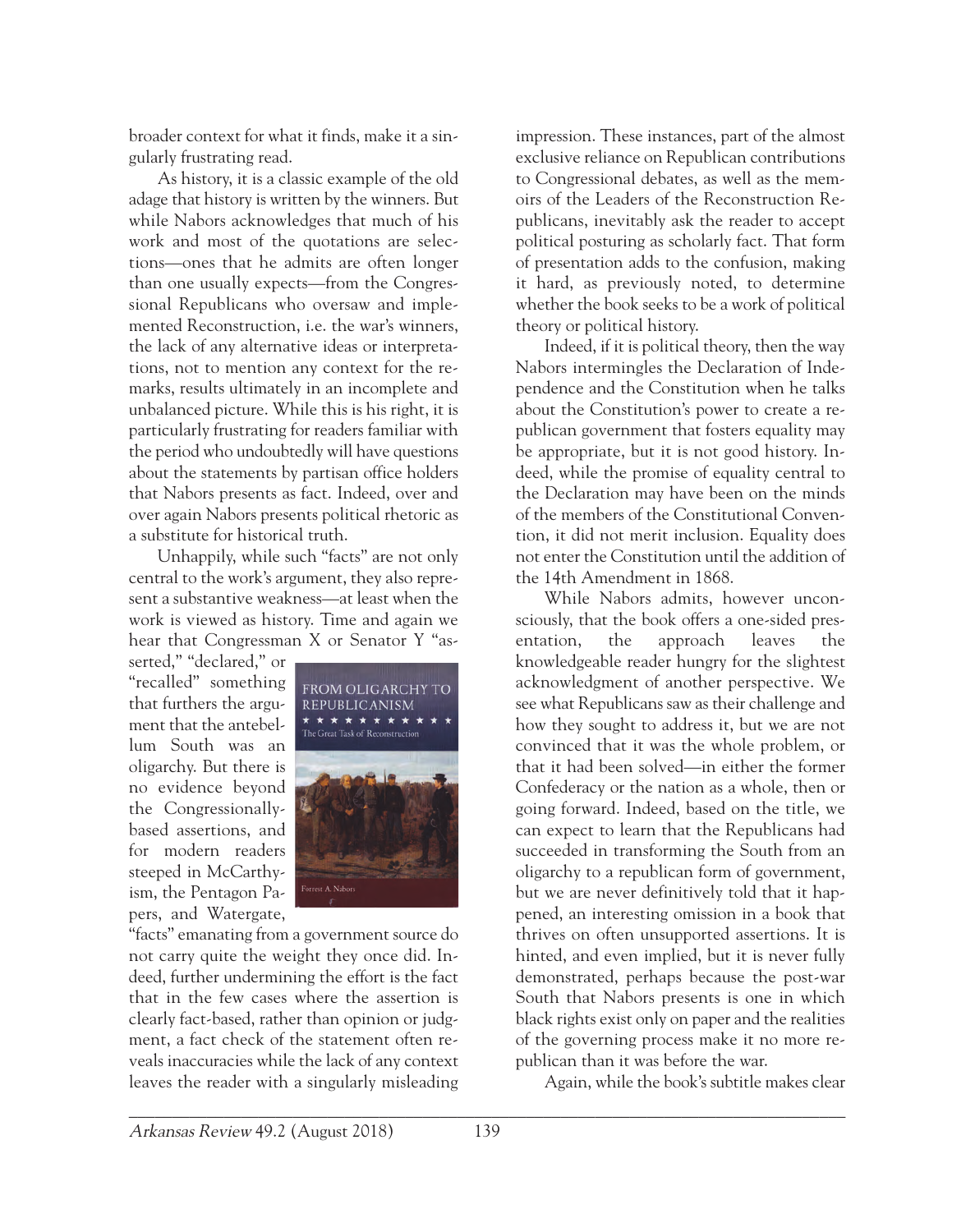Nabors' belief that the real challenge of Reconstruction was the need to achieve what he frequently terms a "regime change," the transformation from an oligarchy to republicanism is never revealed. We are never shown how reconstruction provided a new republican government in the South, and without an effort to do so, the reader versed in history could easily argue that the oligarchy as Nabors defines it continued through and after Reconstruction, at least in terms of the many groups left without power or denied their rights under a republican government. But in fact, that lack of information is very much in keeping with a disconnect between actions and words that is a troubling constant throughout the work. Indeed, perhaps it is because of Nabors' political theory bent, but we see much more theorizing, not to mention pontificating, than we do actions. It is history without human action, and it is a history where words speak louder than actions, especially the action of writing and ratifying a Constitution which sanctions the existence of slavery. Too often it appears that Nabors thinks that if he comes up with enough words he can obscure reality. Certainly nothing demonstrates this better than his treatment of the slave-holding Founders whose slave ownership he excuses by reading their minds (or at least their mail), divining their intentions, and crediting their hopes that slavery is an evil that will end. He even goes so far as to label them "slaveholding abolitionists," a phrase which, I acknowledge I had never seen before. Happily, a Google search made clear that I am not alone. In the end we are reminded that words can only go so far.

For all of these concerns, one must recognize the thorough manner in which Nabors analyzes aspects of Southern political thought in the antebellum period. Certainly anyone unfamiliar with the ideas of South Carolina's John C. Calhoun should come away with a considerably greater understanding of the philosophy of the Yale-educated statesman. And yet even his treatment of Calhoun takes us back to one of the most troubling aspects of the book—his unwillingness to come to grips with the failure of the Founding Fathers to directly address the poisonous issue that bedeviled the document and the whole founding era, slavery. While unable to ignore the slave holdings of Washington, Jefferson, and company, he lets them off easy, again solicitously referring to them as "slaveholding abolitionists" while arguing that they did not take a harder line for fear of disrupting the union.

Admittedly, Rhode Island had less clout than South Carolina, but in fact the Convention did proceed without Rhode Island and the new government got started before either Rhode Island or North Carolina had ratified the document. The bottom line—one that Nabors struggles with—is that the Founders, however much they may have loathed slavery, still wrote a Constitution and established a country that allowed the practice to go on. He treats this reality almost as if it were an accident. And yet it is asking a lot of the reader to excuse the Founders, to accept that they not only had no choice but that they believed that slavery would eventually die out—or Congress would eventually act—so it was acceptable in 1787. Nabors knows that not only could unforeseen events change things, but in fact, an unforeseen development—the invention of the cotton gin—did change everything. Yet Nabors's determination to look at the philosophic underpinnings of the road to the Civil War causes him to refuse to assess the changes in views on slavery. He acknowledges a change in the way the South views slavery, but sees it only as a philosophical one, a product of John C. Calhoun's persuasive wiles. He gives no substantive consideration to the way views on slavery could have been impacted by the changing role of slavery in the altered economic landscape. The invention of the cotton gin changed everything—including the role of slavery in the southern and national economy. He mentions it—how could he not? But that is the end of it. Instead, he chooses to focus on the philosophically motivated changes in attitudes, failing to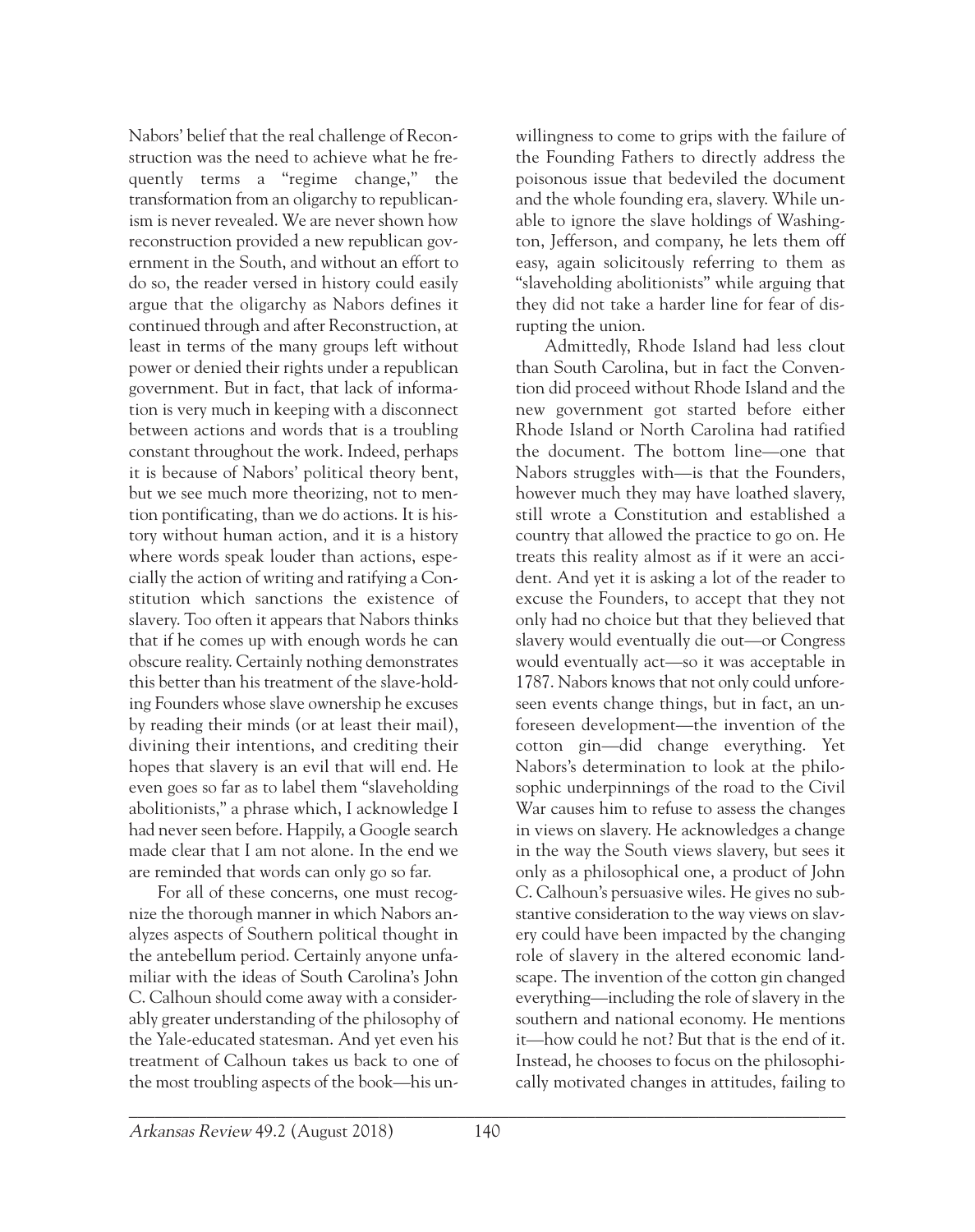give even short shrift to the financial factors or more simply put, greed—that could have triggered the change.

Indeed, in the end, Nabors is so intent on making the reader aware of Calhoun's influence that he minimizes the reality of the nation's roots, all but ignoring the stark reality of the Constitutional embrace, however awkward, of slavery, while also ignoring the economic factors that were as much, if not more, likely to have changed the region's attitude towards slavery. Ironically, Nabors cites the South's illiteracy as evidence of the oligarchy; he still puts a greater emphasis on the influence of this major political theorist when a simple recognition of the shift in the economic role, value, and impact of slavery might well be the real key.

Not surprisingly, Nabors also minimizes the important foundation that Jefferson and Madison laid for Calhoun through their Kentucky and Virginia Resolutions, saying simply that they abandoned them. Yes, they did, when the idea was no longer needed after their victory in the election of 1800 made the issue moot. Calhoun's initial position was no different from theirs—he was in the minority trying to salvage his position, but unlike Jefferson and Madison, he was unable to gain power in a way that might have made his effort as irrelevant as theirs. Instead he continued to fine tune and hone his arguments to serve his purposes. We can only speculate whether Jefferson or Madison might have done the same had Adams—or even Burr—won the election of 1800.

The narrow focus that characterizes this work leaves those with a broader understanding of American history asking numerous questions. As Nabors describes the imbalance and exploitation that marks the antebellum south, the discussion of the dominance of the wealthy elite and their control of the political process that renders the south oligarchical rather than republican, one cannot help but think of a comparable imbalance to come with the late nineteenth-century advent of industrialism and the rise of Rockefeller, Carnegie, and Morgan

to name but a few. Anyone familiar with that era cannot help but see the similarities and wonder how Nabors would reconcile those efforts with his ideas about the regime change in the South.

In the end, From Oligarchy to Republicanism offers an interesting look at the antebellum South as well as a distinctive take on the role of slavery in the fledgling United States. Its dense, often academic jargon and approach probably limits its audience, and the greater understanding and familiarity of that more select audience will also take Nabors right into the lion's den given the many questions and problems that arise from the lack of breadth and context, issues that a higher level of reader cannot help but recognize. And yet the questions, issues, and arguments that characterize Nabors's work cannot help but force any reader to reflect and rethink their previous perceptions. While he may not always persuade, he seldom fails to provoke, and at a time when the debates over race in America are forcing the nation to relook at its past and the roots of that issue, a work like this, one that forces us to consider what the past really entailed, is always of value. But it would have been nice if Nabors himself had done it in a broader fashion.

--William H. Pruden III

### **AVAVA**

The Second Coming of the KKK: The Ku Klux Klan of the 1920s and the American Political Tradition. By Linda Gordon. (New York: Liveright Publishing, a division of W.W. Norton, 2017. Pp. xiv, 272, preface, acknowledgments, appendices, notes, index, \$29.95, hardcover); Ku Klux Kulture: America and the Klan in the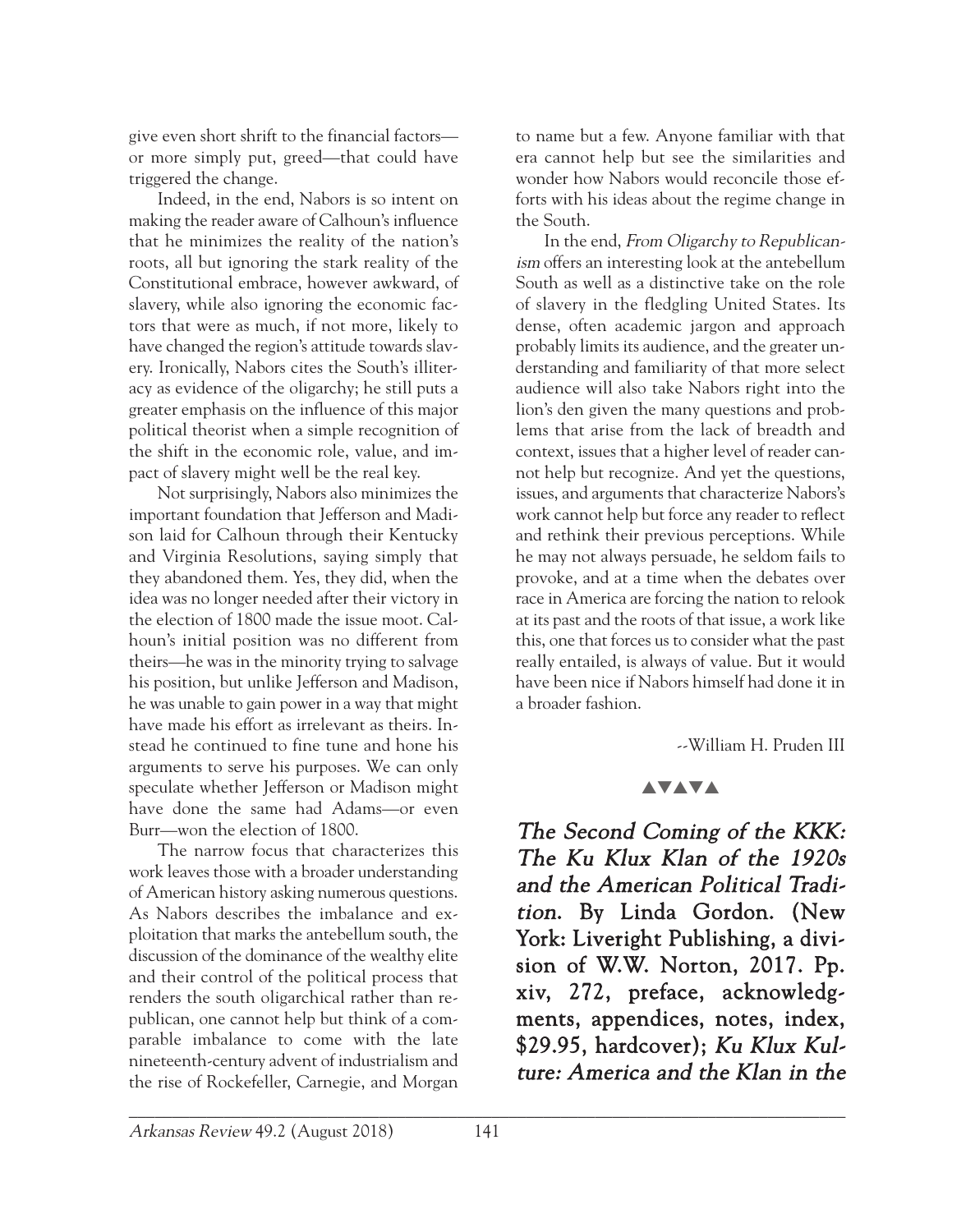## 1920s. By Felix Harcourt. (Chicago: University of Chicago Press, 2017. Pp. 253, acknowledgments, notes, glossary, bibliography, index. \$45, hardcover)

The fall of 2017 saw the publication of two important books about the 1920s Ku Klux Klan. Both books add significantly to the growing body of literature about the Klan.

Linda Gordon, professor at New York University and winner of two Bancroft prizes, examines the Klan as a coast-to-coast all-American phenomenon, unlike the original Klan of Reconstruction which only flourished in the former Confederate states. Gordon argues that the Klan constructed a mainstream ideology of intolerance that spawned a political movement in the mid-1920s. But even after the decline of the Klan in the later 1920s, its legacy shaped far-right political culture in the United States for years to come.

In a highly readable form, Gordon describes six "ancestors" of the KKK: the original Ku Klux of the 1860s; nativism; anti-liquor organizations, such as the WCTU and Anti-Saloon League; fraternal associations, such as Masons and Oddfellows; Christian evangelicalism; and the vaguest of the six, populism. She convincingly charts ways these earlier movements leant elements of structure, motivation, and ideology to the 1920s Klan.

Another chapter introduces Klan leaders, whom she describes as an eclectic mix of eccentrics. These include founder William Simmons, charlatans such as Indiana Klan leader David Stephenson, entrepreneurs like Edward Tyler and Elizabeth Clarke, and serious-minded moralists such as Hiram Evans, the key leader in the 1920s.

Gordon exposes the dichotomy in the Klan between something old and something new. Klan ideology rejected many changes occurring in modern America, and the hokey rituals and

hours-long speechmaking at Klan events seem hopelessly dated. Yet some Klan methods were not only modern but innovative. Simmons hired public-relations experts Tyler and Clarke, and they transformed the Klan into a business. Membership skyrocketed in 1921 and 1922 when Tyler and Clarke developed a recruiting process reminiscent of a pyramid scheme. With this system recruiters kept \$4 of the \$10 initiation fee and sent the remaining \$6 up the chain with each higher official getting a cut until the rest arrived in the hands of Simmons, Tyler, and Clarke at the Klan's headquarters in Atlanta. The Klan profited greatly from the sale of robes, hoods, and other paraphernalia. The leaders made fortunes.

Gordon interprets the Klan through the prism of gender, considering vigilante violence as an expression of manliness. She notes the violence was occasional and often an adjunct of local police departments. In her analysis of KKK feminism, she owes much to Kathleen Blee's Women of the Klan: Racism and Gender in the 1920s (1991). Unlike Blee, however, she oddly fails to even mention Little Rock's Robbie Gill Comer, the head of the Women of the Ku Klux Klan for all but a year of its existence in the 1920s.

The book closes with an analysis of political action by the Klan. Gordon ably explains the seldom-told story of the 1924 Democratic National Convention. At this gathering in New York City, Klan leaders and delegates vigorously opposed the nomination of the Roman Catholic Governor of New York, Al Smith. The Klan pushed the candidacy of a strict prohibitionist, William McAdoo. The convention also saw a show-down over an anti-Klan plank proposed for the party platform. The position failed by just four of nearly a thousand votes. The Klan faction was so large and firm that the Smith/McAdoo competition became a stalemate going through 103 ballots, making it the longest presidential convention in American history, before a compromise third candidate received the nomination, John W. Davis. The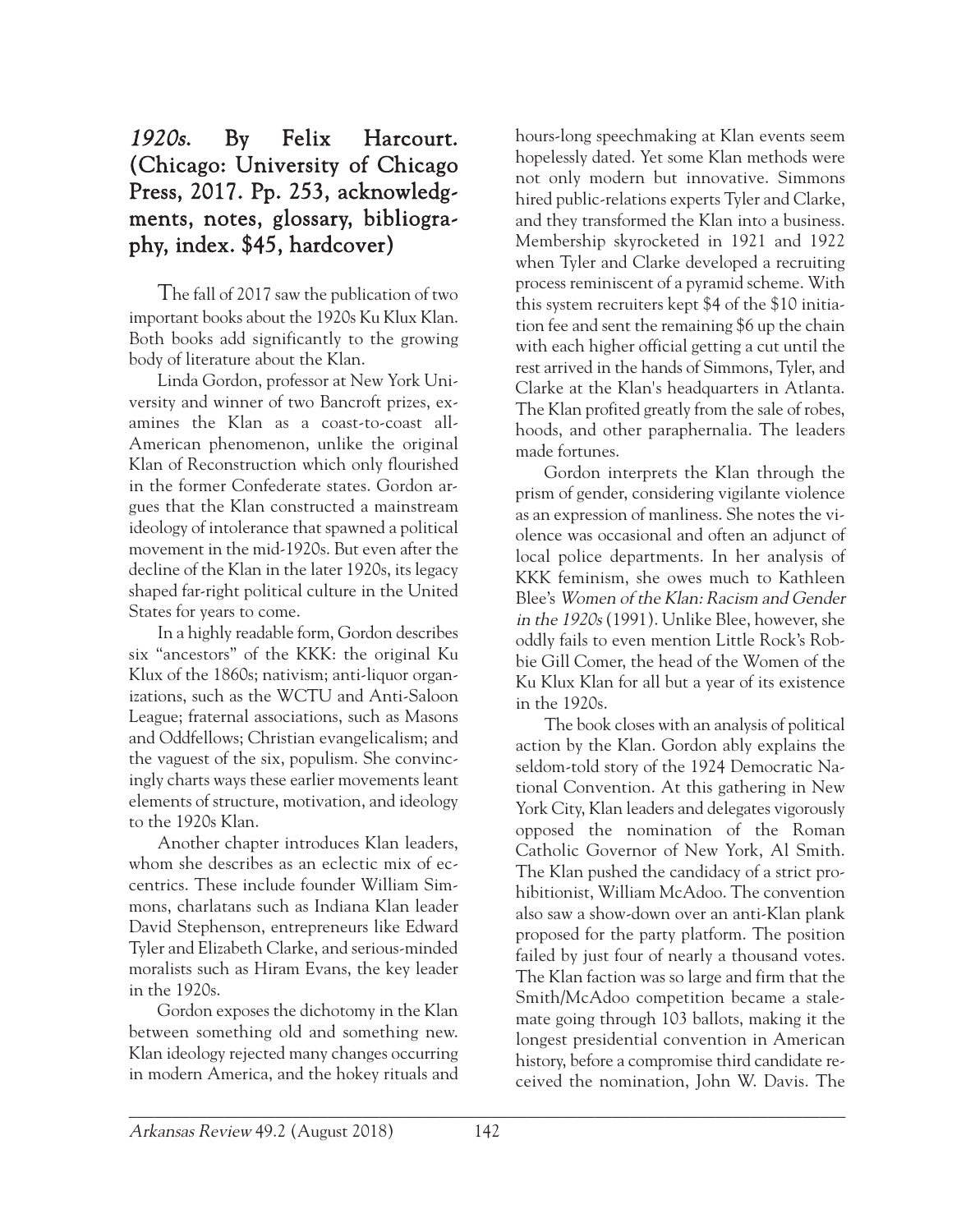Klan controlled state houses and city halls throughout America—from Portland, Oregon to Portland, Maine, including Little Rock here in the middle of the country. On the economic front, both women's and men's Klans organized boycotts of businesses owned by Catholics, Jews, or those deemed immoral, and steered business to shops owned by Klansmen.

Gordon's book is a beautifully written and reasoned overview of the 1920s Klan, and it nicely incorporates the new historiography of recent years. If the book has a central thesis, it is how mainstream American bigotry in the 1920s against Catholics, Jews, African-Americans, and immigrants created a legacy of intolerance in this country to the present day.

While Gordon's book nicely sums up what we know about the 1920s Klan, Felix Harcourt's

Ku Klux Kulture breaks new ground. Harcourt examines the Klan as a cultural movement, rather than an organization. He argues that the Klan captured the imagination of popular culture, with both with positive and negative interpretations. However, the Klan also itself used genres



and technologies of popular culture to publicize the organization and its message.

Some of the cultural artifacts Harcourt discusses have come up in other historical literature about the 1920s Klan, such as Gordon's book. But Harcourt is the first to examine systematically the cultural manifestations of the Klan. He contextualizes these artifacts, which strike us today as ridiculous, comical, or sinister within the mainstream culture of the twenties.

The 1920s may have been the heyday of newspapers and popular print media. Harcourt devotes considerable space to an exhaustive accounting of newspapers that both championed

or criticized the Klan. He also surveys the Klan's own long list of national and local papers. Another chapter looks at cheap novels that took on Klan themes, such as University of Arkansas professor Murray Sheehan's Half-Gods, set in a university town in the Ozarks where a smallminded Klan mob serves as moral conscience for the community.

Harcourt moves from print media to other avenues of culture. A chapter on film predictably starts with *Birth of a Nation*, which inspired Simmons to reorganize the Klan in 1915 in a case of life imitating art. Nonetheless, Harcourt surprises readers with a recounting of many now-forgotten films and stage productions with Klan themes. Another chapter examines how the Klan used music in rallies and sponsored bands and choirs. One such group, the Chicago Mammoth Klan Band, with six hundred members, tried to claim the title as world's largest band. With the enormous interest in the Klan, there was money to be made selling sheet music and phonograph recordings of such hits as "Daddy Swiped Our Last Clean Sheet and Joined the Ku Klux Klan."

Another chapter describes radio programing that gave a voice to Klansmen and women on the airwaves. Imperial Wizard Hiram Evans first spoke on the radio in Kansas City in August 1923. By 1927 the Klan had purchased its own radio station and license, WTFF, and pumped out a powerful broadcast heard in all parts of the United States, even Canada and Cuba.

Lastly, Harcourt talks about how the Klan capitalized on the public fascination with sports. The KKK sponsored boxing tournaments and organized its own basketball and baseball teams. It is hard to imagine the reality of Klan teams taking on squads of other fraternal organizations, the Knights of Columbus, even slugging it out with Jewish and African-American teams.

Harcourt piles on the evidence to support the book's thesis that the Klan, both as subject and consumer, was at the center of American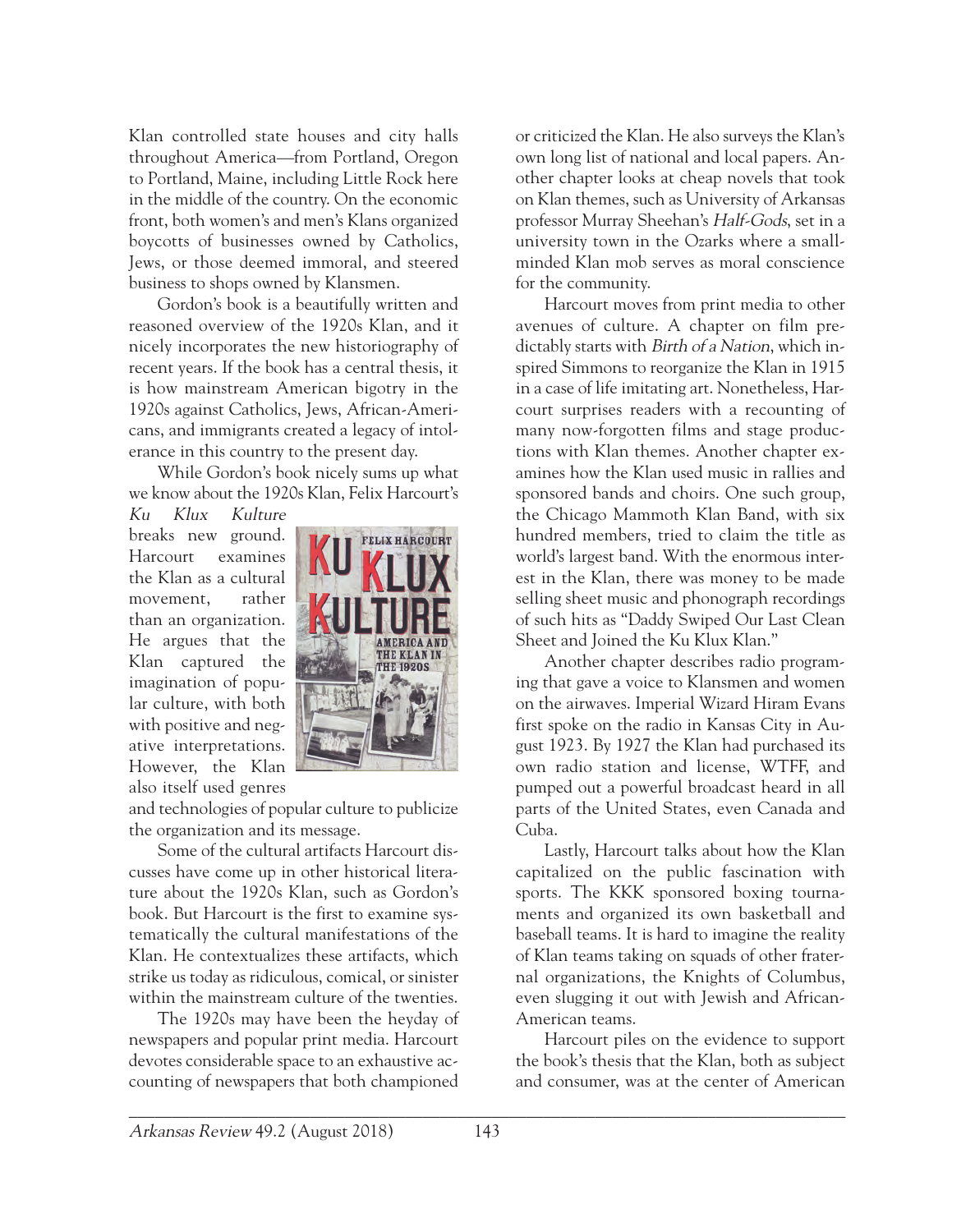popular culture in the 1920s. The bulk of the book sometimes reads like a catalog of Klan-related cultural artifacts. Still, therein too lies a strength, for it provides a handy reference work that will be much used.

Together, these two new works demonstrate the centrality of the Klan to mainstream America in the 1920s. This Klan was very different from the short-lived and regional Ku Klux of Reconstruction and the modern Klan of the Civil Rights era and beyond, which hugged the fringes of society as an extremist movement. These books suggest there is still more to say about the 1920s Klan. Today, as nativist positions increasingly form part of the public conversation, I expect the Klan will receive even more attention in the future.

--Kenneth C. Barnes

#### **AVAVA**

## Goat Castle: A True Story of Murder, Race, and the Gothic South. By Karen L. Cox. (Chapel Hill: UNC Press, 2017. Pp. 227, acknowledgments, notes, bibliography, index. \$26.00, hardcover)

On the night of August 4, 1932, Jennie Merrill was shot to death in Natchez, Mississippi. Soon after, her body was found dumped in the woods near her home. The "Goat Castle" case, as it was known, became a national sensation. In addition to its southern Gothic elements, it played into American racial fears, as the alleged murderer turned out to be a black man who was shot and killed by a Pine Bluff police officer. But what fascinated people more were the principle white figures: the shrewd and manipulative Octavia Dockery, an elderly native of Arkansas dubbed the "Goat Woman," and her live-in companion, the eccentric "Wild Man" Dick Dana.

Dockery and Dana lived in "Glenwood" what became known as the "Goat Castle"—a filthy, crumbling antebellum plantation home adjacent to Merrill's property. Animals had the run of the house. Goats gnawed on the furniture and antique books stored inside. Dockery's housemate, Dick Dana, was a former pianist who liked to take off his clothes and roam the woods nearby. Dockery, the daughter of a Confederate general, had once been a belle with literary aspirations. Despite the ghosts of aristocracy that haunted Glenwood, Dockery and Dana did not own the property. In fact, they were broke and living on what their goats and chickens could provide.

The Goat Castle case garnered attention not only for its bizarre circumstances and racial drama, it excited Depression era readers who sought to alleviate their woes by reading about crime and murder. It was the age Bonnie and Clyde and the Lindbergh kidnapping. The

Goat Castle found an easy place in national headlines. It seemed cut from the pages of Edgar Allan Poe or William Faulkner. Visitors flocked to see the Goat Castle. Eventually Octavia Dockery and Dick Dana cashed in by giving tours of the house for a quarter per visitor.



Dockery and Dana had much to offer those who were fascinated by Merrill's murder. The story Cox is most interested in, however, is the fate of Emily Burns (known as "Sister"), the young black woman who was arrested as an accomplice of George Pearls, the man officially named as Merrill's killer. Since Pearls was killed before he could be put on trial, authorities wanted to bring Burns to justice—whatever that might mean in 1930s Mississippi.

As Cox illustrates, it is likely that Merrill's killing was accidental, rather than premedi-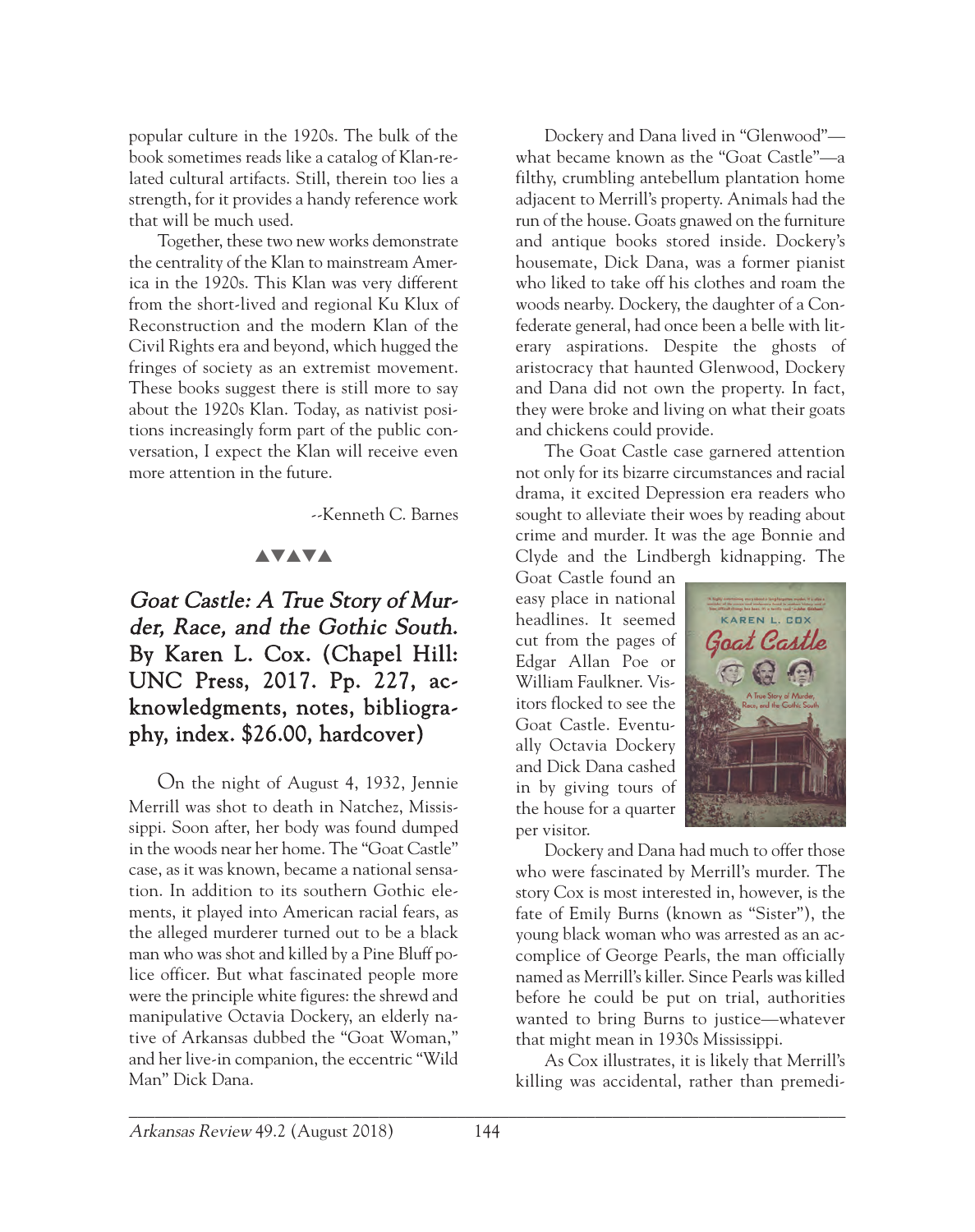tated. Merrill put up a fight the night she was killed. Armed with a pistol, she fought off her attacker, though unsuccessfully. The local sheriff had evidence Dockery and Dana were accomplices to robbery and subsequent homicide, though they were never tried for it. Octavia had feuded regularly with her neighbor and fought her in the courts. Octavia's and Dick's fingerprints were all over the crime scene.

Emily Burns, however, was the one who took the fall. In Jim Crow era Natchez, officials were loose with due process. "Sister" languished in jail for months without representation. Her trial was sham, and though it is likely she never entered the house on the night of the killing, she narrowly avoided a capital conviction. She ultimately served eight years in the notorious Parchman prison farm. She was released because the governor pardoned her, citing the fact that Sister helped Pearls only under duress.

The story of the Goat Castle is an interesting one, and Cox tells it well. The book is well researched and written, though it contains more clichés than I would expect from a seasoned historian. The book gets off to a shaky start, due to Cox's sketchy knowledge of Delta history, more specifically, her grasp of numbers concerning the slave population in the Mississippi Delta, the slave trade, and the difference between farmers and sharecroppers.

She is also occasionally vague concerning her sources. The paper trail for the principle actors in the Goat Castle drama is slim before the night of the killing. As someone who has researched the case myself, I was surprised that Cox is not more concerned with certain details. For example, she cites Dockery's birth year as 1866, though her tombstone, available for viewing on findagrave.com, has her listed as being born in 1865. If the headstone is wrong, then Cox could have mentioned this, even if only in a footnote.

Cox is eager to speculate on some of the figures in her story, though, surprisingly, she refrains from doing so for others. When it comes to Emily Burns, for example, Cox traces her ancestors' travel from Maryland to the Deep South via the slave trade. But she has no documentary evidence for this. She assumes her statements are true based on an inductive reading of secondary sources. At the same time, Cox refrains from speculating about Merrill's friend Duncan Minor, who visited Merrill every night and was the sole beneficiary in her will. Merrill never married, but what was the nature of her and Minor's relationship? Friends? Lovers? Whatever it was, Merrill clearly cared for him. While Goat Castle is a slim book, Cox could have spent more time on Minor rather than, say, including five pages of acknowledgments, much of which is devoted to her cat.

Goat Castle should appeal to historians at all levels, from undergraduates to advanced scholars. The book would serve well those teaching depression era US or southern history and have a love for the bizarre. The story is timely, from its attention to race to the behavior of white people thriving under the media spotlight. As was true during the Goat Castle case, we are confronted daily by shameless white people who know how to manipulate the system in order to inflate their egos and reap financial gain. In too many ways, America has not changed much since the 1930s.

--Colin Woodward

#### **AVAVA**

Omar Nelson Bradley: America's GI General. By Steven L. Ossad. (Columbia: University of Missouri Press, 2017. Pp. 460, list of maps, acknowledgments, abbreviations, chronology, prologue: "The 1913 Army-Navy Baseball Game," introduction, notes, glossary, bibliography, index. \$36.95, hardcover)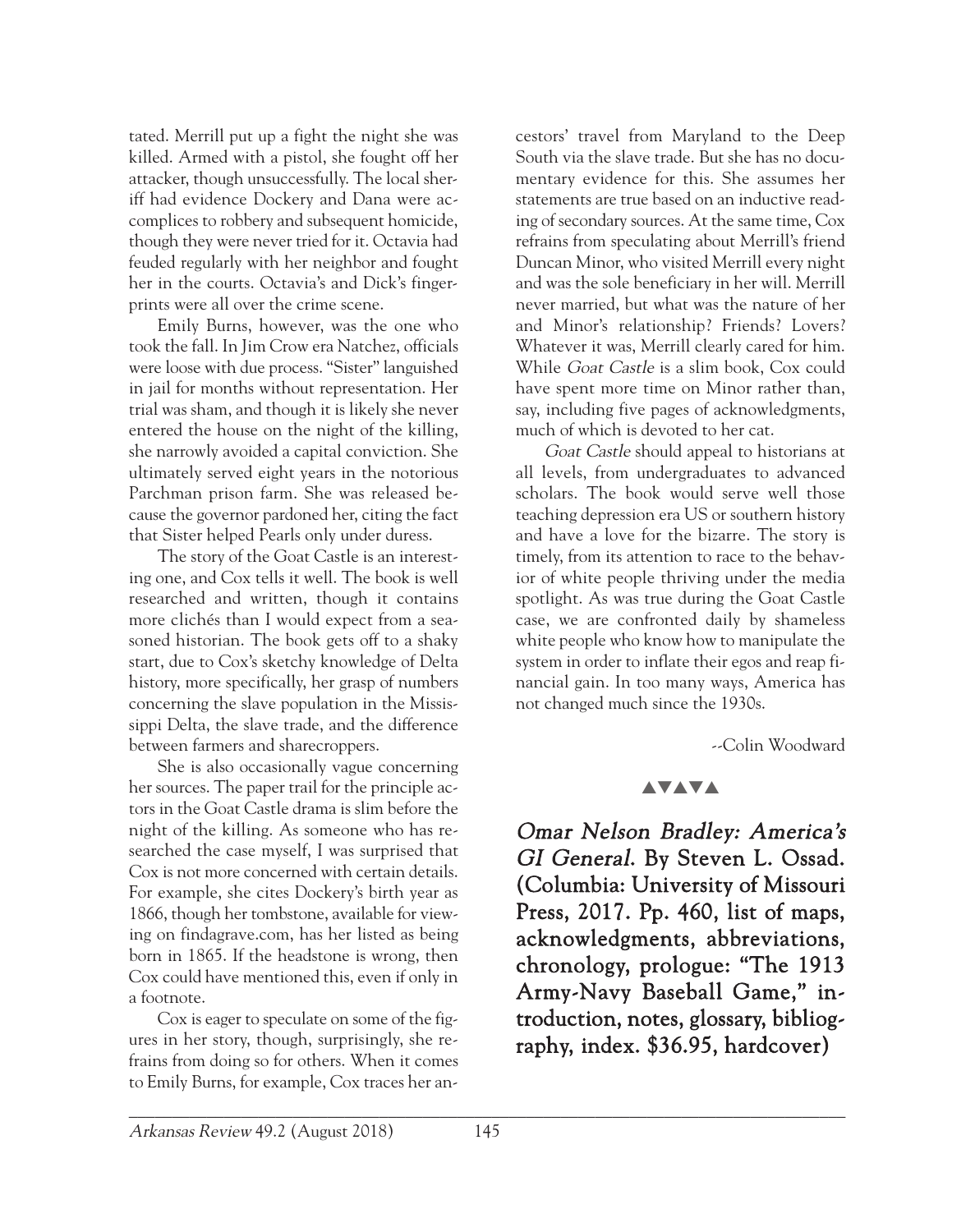There is no shortage of publications on World War II. Fueled by blockbuster movies and dynamic television documentaries, interest in the conflict has exploded in recent decades. It should come as little surprise that a war which witnessed the height of human sacrifice as well as the depth of human depravity has garnered such attention from an audience that includes both academics and the general public. Larger than life American military commanders such as Dwight Eisenhower, George Patton, and Douglas MacArthur have all been the subject of extensive scrutiny as have the common soldiers who have been collectively labeled "the greatest generation." Despite widespread interest in the war, many aspects of the conflict remain neglected, dwarfed by topics that arguably make better copy. One often overlooked figure is American commander and Missouri native Omar Bradley, a man whom famed combat journalist Ernie Pyle dubbed the "GI General" for his common dress and down to earth demeanor. Military historian Steven L. Ossad attempts to spark interest in this lesser known WWII commander in his simply-titled biography, Omar Bradley: America's GI General, 1893–1981.

Ossad's work features a well-balanced narrative. Although he trumpets Bradley's importance to the US war effort, he also highlights that the general often got himself into trouble for his failure to admit mistakes or to assess in any meaningful way his shortcomings. These negative traits proved, according to Ossad, a consistent feature of Bradley's life stretching from his days as a West Point cadet to his meteoric rise in America's wartime Army. Ossad proves most effective in addressing the general's post-war experience as head of the Veterans Administration and as Commander of the newly formed Joint Chiefs of Staff. Naturally, the war years are also covered, including Bradley's key role in aiding the faltering Eisenhower during Operation Torch as well as his prominent contributions to the invasion of Normandy and the race to liberate France. Throughout, Ossad remains objective, stressing

both Bradley's firm grasp of infantry tactics as well as his periodic shortcomings as a commander, none of which proved as glaring as his failure to recognize that the December 1944 Nazi attack along his front in the Ardennes was something other than a diversion for a more substantive assault elsewhere. Valuable time and countless lives were lost as Bradley initially downplayed what became known as the Battle of the Bulge as it unfolded directly before him. True to the form noted by Ossad, Bradley never took full responsibility for his miscalculation.

Ossad, a one-time Wall Street technology analyst turned military historian, has a lot to teach academics who sometimes lose sight of the importance of retaining at least the spirit of objectivity. Many "amateur" historians also struggle to strike an unbiased stance, yet excel at telling an engaging story by bringing their characters to life–something their professional counterparts often fail to accomplish. Ossad proves just the opposite of his peers writing outside of academia in that he presents a balanced portrait of the general, yet he does little to elevate Bradley to something other than a one-dimensional figure–a man who did his job with a reasonable level of competence but nothing more. Bradley's personal life and basic character are never fully developed in Ossad's narrative which does little to dispel popular perceptions regarding the general as a rather bland figure. In the pages of Ossad's book, Bradley comes across as rather flat.

Although never fully humanizing the general, Ossad's work certainly reveals the supreme importance of the general during WWII as well as the valuable contributions he made after the war. In an age of mounting discontent with the inefficiency of the Department of Veterans Affairs, there is certainly something to be learned from Bradley's generally effective leadership of the organization at a time when millions of WWII combat veterans called upon it, following rapid demobilization at the cessation of hostilities. Pulling from an array of primary source material associated with Bradley's military ca-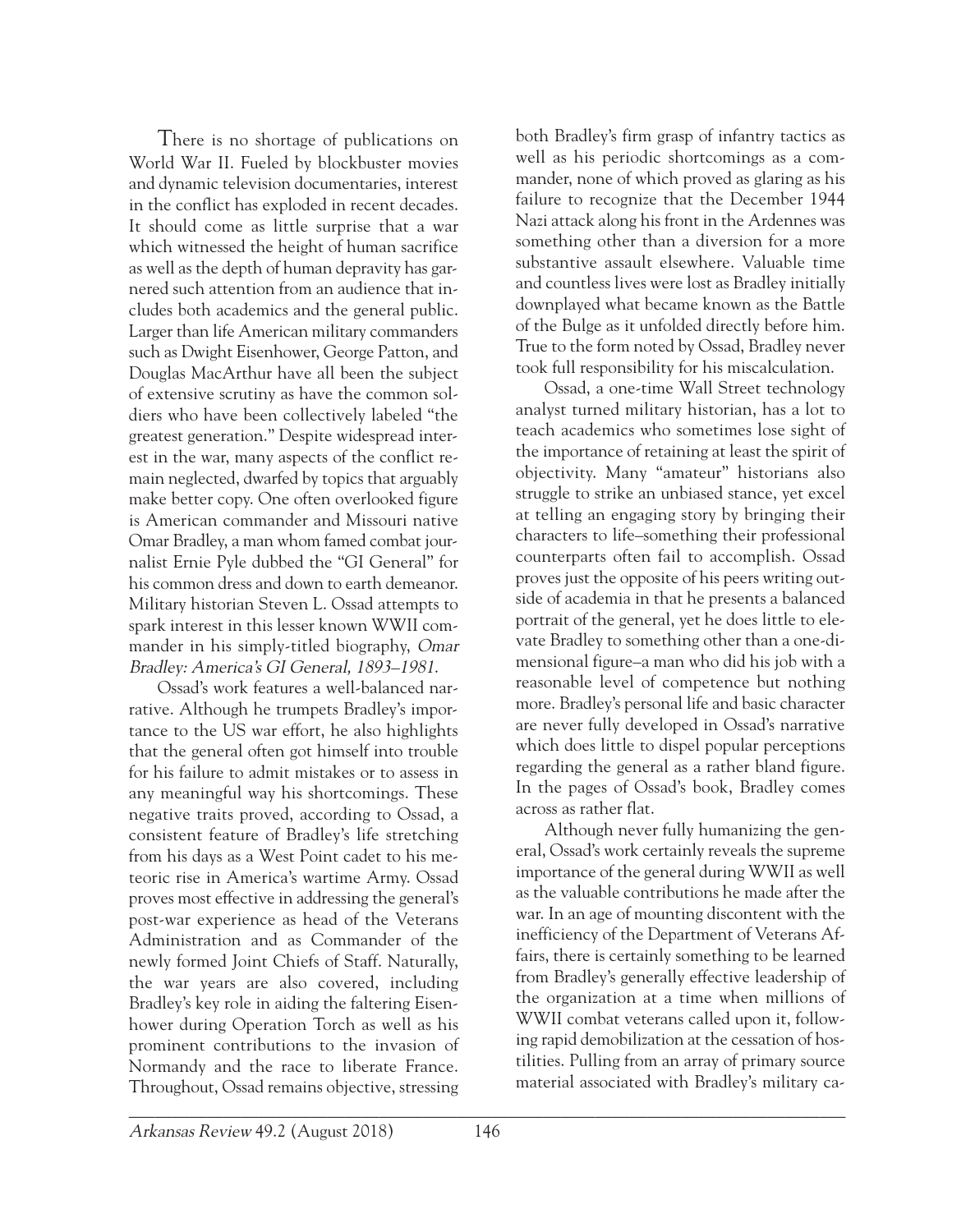reer including West Point records and documents from the US Army Center of Military History, Ossad succeeds in making a case that Bradley deserves a spot at the table with more well-known WWII commanders. Where Ossad's work misses the mark is in developing the personal characteristics of the man—in adding that human element that elevates a biography into something other than a mere recitation of accomplishments. For readers interested in General Bradley's public career and in WWII in general, Ossad's book is a must read. Those who want to truly understand Bradley's private thoughts and actions would be better served looking elsewhere.

--Keith M. Finley

### **AVAVA**

## Remember Little Rock. By Erin Krutko Devlin. (Boston: University of Massachusetts Press, 2017. Pp. xi + 189, notes, index. \$28.95, paper)

That the personal is political is a cliché that possibly should not be employed by a writer of any discipline, and yet that standard is especially applicable in the current political climate where identity and individual truths have been elevated as matters of policy and strategy. Integral to personal experience is memory, yet memory rarely belongs solely to a single person, as it is certainly shaped and colored by external forces that ultimately render intimate memories as political moments in time. This understanding of memory is the cornerstone of Erin Krutko Devlin's splendid work, Remember Little Rock. Her volume examines the well-worn subject of city's Central High School integration attempt from the provocative stance that the triumphant "rhetoric of the 'post-civil rights era'" wildly deviates from the "reality of persistent racial inequality in American education" precisely because of how the public memory of Little Rock has been shaped over six decades (p. 3). Political "moderates" have manipulated a victorious narrative of social progress by pedestaling the tokenism of passive resistance and white "tolerance," while ignoring full black inclusion that was the actual goal of civil rights activists, as well as erasing the voices and agency of black actors in the 1957 event and ongoing attempts to make education equitable in Arkansas's capital. In their efforts to literally whitewash the ongoing legal and social battle that is the story of the recently-state controlled Little Rock School District, Devlin observes that the city's civic and political leadership have been able to blame lingering educational inequity as products originating within Little Rock's black community, rather than credit six

decades' worth of administrative practices and persistent white intransigence for the gulf. Remember Little Rock is a welcome and timely—addition to the ever-evolving story of the city's failed attempt to truly integrate its public school system, in an era when traditionally marginal-



ized voices are demanding that their experiences and memories be used as a platform to disrupt self-serving revisionism.

Devlin structures her work along the chronology of the Little Rock saga. She details the competing definitions of "successful integration" as conceived by the city's black activists led by Arkansas's NAACP chapter president, Daisy Gaston Bates, and the families and children who participated or tried to participate in integration beginning in 1956, against the members of the Little Rock School Board, Superintendent Virgil Blossom, and "'moderate" white actors who only accepted the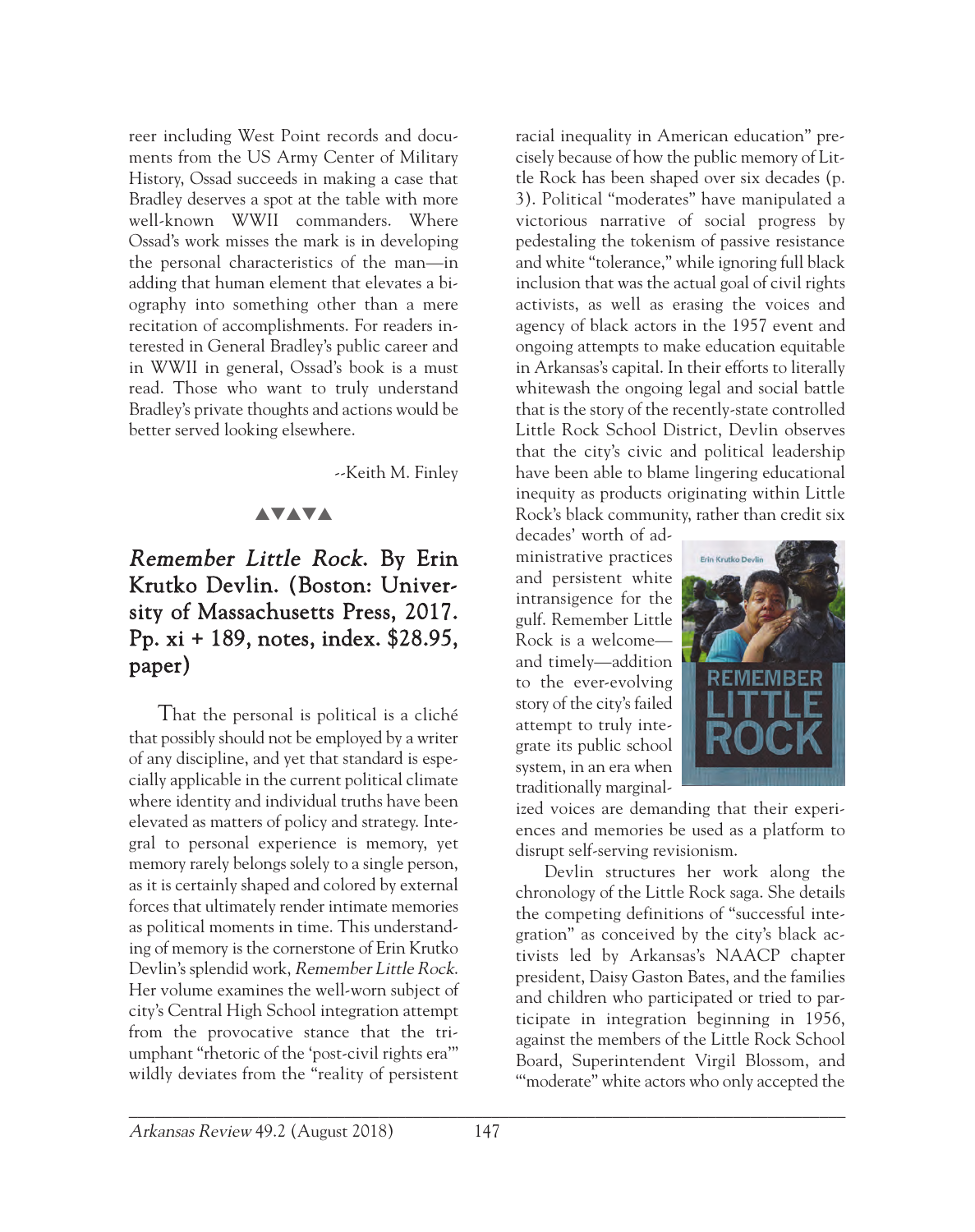bare minimum of token compliance with the Supreme Court's 1955 mandate of "all deliberate speed." She deftly argues that these selfidentified moderates immediately began laboring to separate moderation from resistance and showcases that these efforts included private and public citizens. Throughout the 1950s and after the crisis, US Representative Brooks Hays argued the virtues of tokenism as "more effective" than actual systemic integration that would have included sending white children to all-black institutions, and hiring black and white faculty and administrators to lead neighborhood schools. The effect of tokenism on black Little Rock remained a "secondary consideration" to moderates seeking to paint white Little Rock in the best possible light (p. 76). Devlin further notes that for forty years after 1957, city, state, and national leadership participated in a concerted effort to amplify white memoirs and voices of the integration attempt that overwhelmingly asserted that massive, violent resistance or general intransigence to black bodies in white spaces came from outside agitators. Indeed, Daisy Bates's memoir, and writings and interviews from the Little Rock Nine (Melba Beals Pattillo, Minniejean Brown-Trickey, Elizabeth Eckford, Ernest Green, Gloria Ray Karlmark, Thelma Mothershed Wair, Terrence Roberts, Jefferson Thomas, and Carlotta Walls LaNier) remained the lone black voices that received any credence regarding the era, until historians began earnestly examining and publishing work on the depths of black Little Rock's civil rights activism after 2000 (p. 99). Devlin argues that even Bates's and the Nine's words were manipulated for propaganda efforts by successive Presidential administrations to positively spin Little Rock as evidence of the on-going evolution of American democracy, to specifically counter Communist governments' charges of US hypocrisy. Importantly, she also highlights recent and frank discussions from members of the Little Rock Nine regarding the media training they received from Bates and NAACP activists as the crisis unfolded"accentuate the positive" and "don't complain too much" about the abuses daily meted out by segregationist students, faculty, and adults outside of Central High School (p. 168). Devlin's most important chapter, "Resisting Historical Erasure," focuses on the determined efforts of the surviving members of the Nine, their families and supporters, as well as Little Rock's black community and black activists nationwide, to counter the heretofore accepted narrative of white moderates as any kind of allies and recenter black actors as aggressive agents in their own history.

Other important observations in this impressive study concern Little Rock's grudging acceptance of limited desegregation (never actual integration) after 1970, and the successful attempts to implement new forms of segregation in the post-civil right era that have been supported by city, state, and corporate leadership, and have been mimicked in cities across the United States. Court-mandated busing begat resentment and gave birth to "school choice"—the preferred term for twenty-first century white parents who want to avoid sending their children to the majority-black schools that white flight wrought, but who also want to imagine themselves as crusaders for their children, rather than complicit participants in mechanisms designed to keep public education separate and unequal. Imagination and memory are the beating heart of Remember Little Rock. Devlin's work is essential reading for anyone looking to understand the continuing education crisis in Arkansas's capital.

--Misti Nicole Harper

#### **AVAVA**

Out in the Rural. By Thomas J. Ward Jr. (New York: Oxford University Press, 2016. Pp. vii-xxv + 170, bibliography, index. \$34.95, hardback)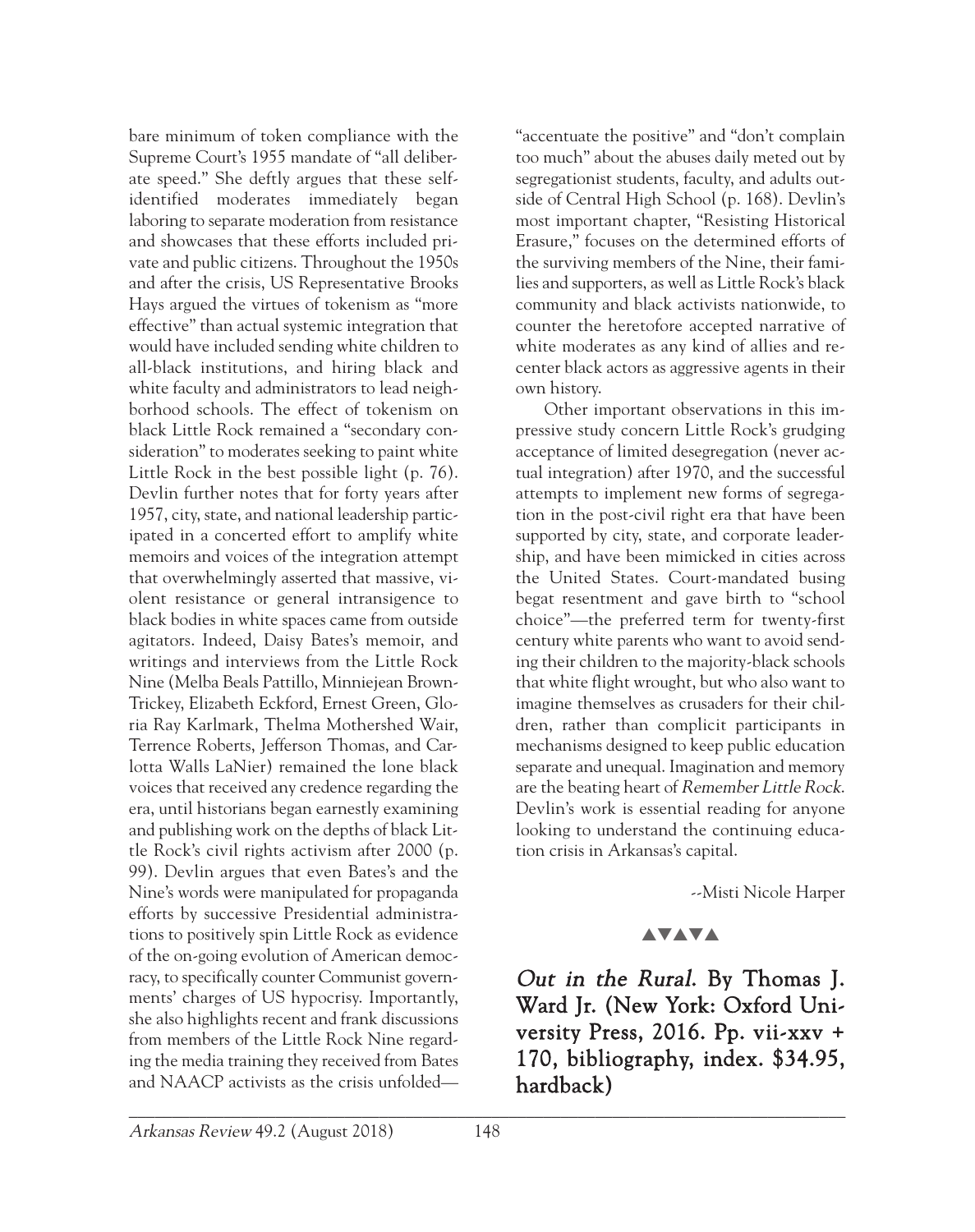When Arkansas Representative French Hill declared support for community health centers during the congressional budget debate in early 2018, he was addressing a well-established feature of what has passed for social welfare in the modern United States. However,

community health centers have a complex history that defies the popular notion that they are merely dispensaries for the down-and-out. In Out in the Rural, Thomas J. Ward writes about the Tufts-Delta Health Center, which came into being at a time when social tensions



and hopes for a better society went side-by-side.

Ward's thesis is that community health centers were forgotten accomplishments of the civil rights movement and the War on Poverty. Inspiring thousands of other American community health programs, the Center was a "radical assault on both . . . medical and social status" in the deeply conservative Mississippi River Delta (p. 170). The Center illustrated the persistent tension between social reformers and half-hearted government support. Committed to serving all people barred from private medical service in majority African-American Bolivar County, Mississippi, founders struggled to maintain a truly community-run clinic. This mission clashed with the state's racist power structure and ingrained local superstitions. The Center's relations with the Office of Economic Opportunity were difficult. Favoring hierarchical management, the OEO ended its grants in 1972.

Ward stresses the Center's early leaders and their backgrounds, local activities, and approach to healthcare. Other chapters deal with environmental factors, the health center's cooperative farm, and relations with authorities in Jackson and Washington, DC.

H. Jack Geiger was the Center's guiding force. A northern physician, he was influenced by South Africa's rural community health movement. Called a "crazy man" by an exasperated US Surgeon General official, Geiger worked with the Medical Committee for Human Rights formed in the context of Freedom Summer (p. 5). Becoming the Center's first director in 1966, he faced steep opposition from Mound Bayou's white elite plus resistance within the black community. Believing that meaningful civil rights and community health were linked, he saw healthcare in socio-economic terms.

Geiger hired black social worker John Hatch to run an outreach program with Bolivar County blacks (the first black law student at the University of Kentucky, Hatch had briefly taught high school in Arkansas). The pair constructed the Center's governing structure, composed of a network of "health associations" run by county residents. Concerns handled included childcare, education, housing, hunger, unemployment, and voter registration.

To the Center's founders, the key to effective healthcare service was a better physical environment. Black Alabaman Andrew James supervised digging new wells to extract clean ground water for county residents. His sanitation division eradicated diseased vermin, picked up garbage, and improved housing. This was a "microcosm" of the War on Poverty in the sense that ambitious goals were undermined by poor financing (p. 109). L.C. Dorsey, a black Mississippian voter-rights organizer, took over the Center's farm co-op in 1967. She was frustrated by the "plantation mentality" many members had (p. 132).

Mound Bayou's "social and professional isolation" led to high turn-over in the Center's small staff (p. 89). Although one-third of professional staffers were black, non-natives were often deemed outsiders by area residents. Hatch left in 1971 to finish his doctorate in public health at Chapel Hill (Geiger had left two years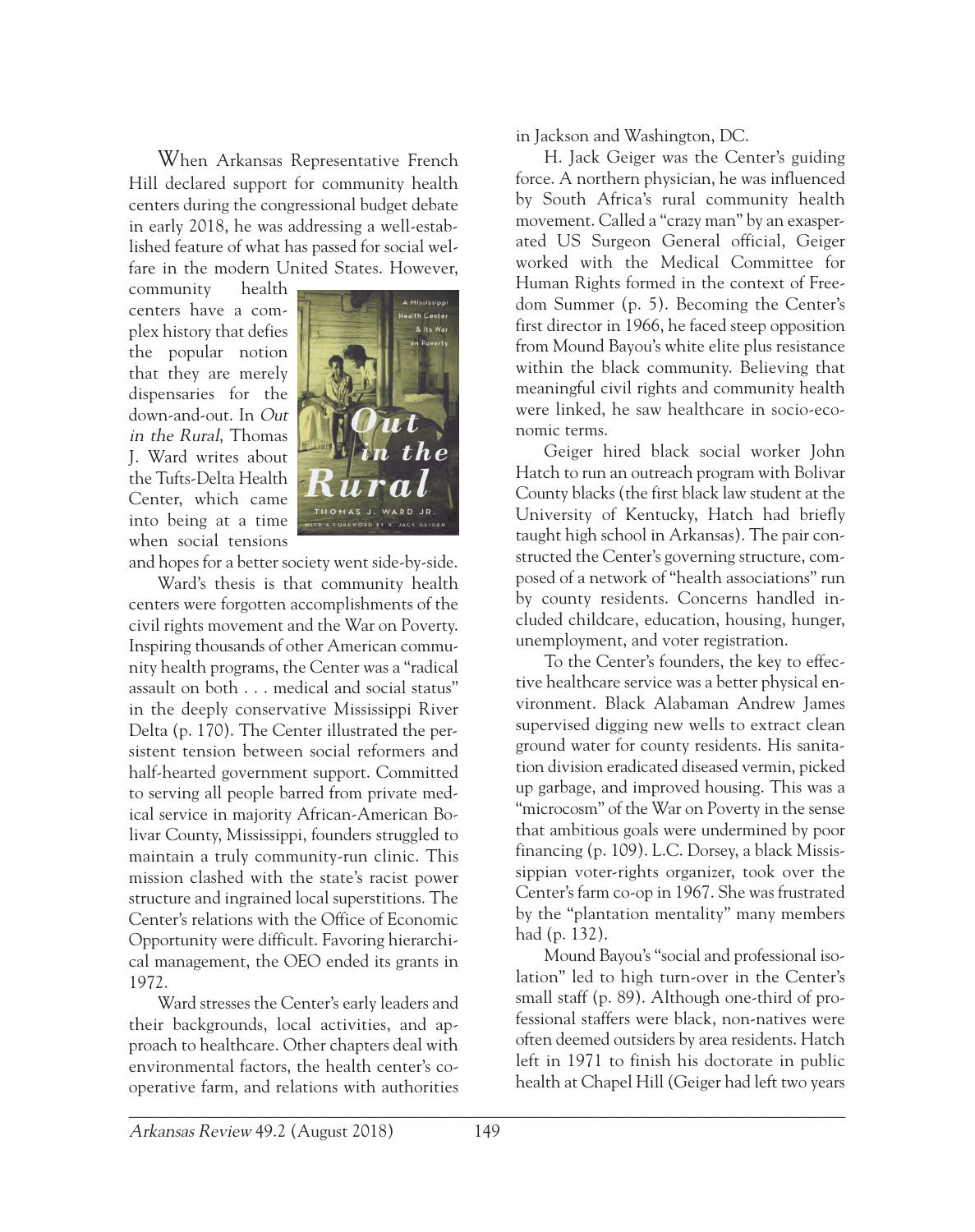earlier to head the community health department at SUNY-Stonybrook).

Center healthcare providers discovered a "rampant . . . malnutrition crisis" in Bolivar County (pp. 72, 74). Many patients received prescriptions for food. At the risk of losing OEO funding, the Center backed class action lawsuits and other protests of shocking living conditions. A three-month-long protest in Rosedale sensitized the town's white elite to problems experienced by black residents. The Mississippi State Sovereignty Commission retained a spy to monitor the protests; nothing incriminating about the Center was found.

Bolstering the goal of eradicating hunger, the short-lived farm co-op was the Center's "most creative and ambitious venture" (p. 134). Deemed essential for self-sufficiency since Mississippi's racist welfare program was meant to fail, the co-op drew on various funding sources and was administered by Mississippi State University consultants. However, problems getting locals to be farmers led to increased mechanization and production of cash-crops. Ward observes that the Mississippi Delta had a tradition of farm co-ops and community gardens from the 1930s.

Ward substantiates his findings with interviews he conducted and oral histories on file with the Southern Poverty Law Center. He also consulted manuscript collections at Meharry Medical College (Nashville, Tennessee), the Mississippi State Archives, and Mississippi State University.

There are criticisms. Regarding Governor William Waller's veto of OEO funding in 1972, Ward does not elaborate on a probe of the Center the American Public Health Association "was tasked" with conducting (p. 158). Comparisons with other community health centers would have been useful (in fact, Center veteran Christian Hansen subsequently worked at a community health center in inner-city Newark, New Jersey). Out in the Rural is yet a good complement to Fred C. Smith's Trouble in Goshen: Plain Folks, Roosevelt, Jesus, and Marx in the Great Depression South (Jackson: University Press of Mississippi, 2014) and Beatrix Hoffman's Health Care for Some: Rights and Rationing in the United States since 1930 (Chicago: University of Chicago Press, 2012). Ward addresses themes raised by Greta DeJong in her essay in The War on Poverty: A New Grassroots History, 1964–1980 (Athens: University of Georgia Press, 2011).

The story of the Tuft-Delta Health Center parallels the larger narrative of US social welfare policy, from equivocal commitment in the 1960s through rejection under neoliberalism. We also learn that despite official capriciousness, advocates of social justice will always be with us, particularly in the most difficult circumstances. Ward makes an important contribution to the interest in poor people's institutions and to the fullness of southern history.

--Anthony B. Newkirk

#### **AVAVA**

## Willie Morris: Shifting Interludes. Edited by Jack Bales. (Jackson: University Press of Mississippi, 2002. Pp. xiii + 209, contents, introduction, index. \$25, paperback)

This collection of essays by renowned author Willie Morris was first published in 2002, shortly after I first encountered his classic, North Toward Home (1967). Having just completed an undergraduate history degree and accepted the responsibility of teaching history to inquisitive young minds in rural Alabama, I found an evocative power in his words. There were stories about ourselves and our region that we must know, share, and teach. I eventually made time for Morris's Yazoo (1971) and The Courting of Marcus Dupree (1983). The former shaped my understanding of school desegrega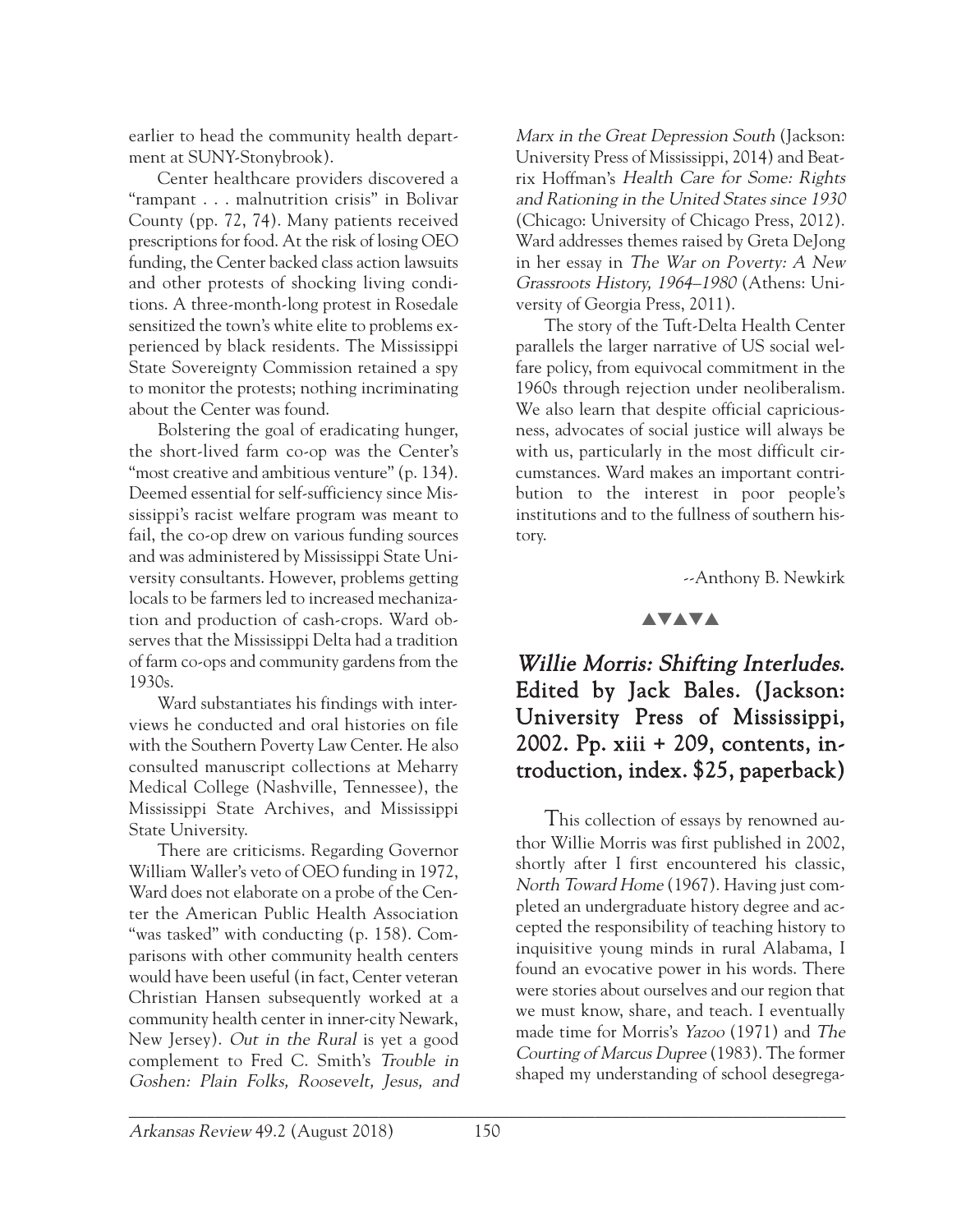tion in the Deep South, while the latter influenced my pedagogy for a course in sports history. Morris wrote beautifully. I could converse with him through these texts. He was someone to emulate.

However, almost twenty years after his death, these essays do not always resonate in the same way. In a world of #BlackLivesMatter and #MeToo, his nostalgic commentary on race relations and women appears naïve at best. We may forgive a twenty-year-old Morris for describing the main street of his Mississippi hometown in 1955 as "the epitome of civilization," noting "the warm laughter of the Negroes," and hearing in it only "the raw joy of living" (p. 90). But what are we to make of a prurient description of an Ole Miss student in a 1989 essay, one of several women who "served to encourage the Socratic method" (p. 184), or a 1995 essay that employed a favorite timestamp of patriarchy: "back in those days when you could call a woman a girl and get away with it" (p. 59)?

The current scholarly inclination to diminish southern distinctiveness in recent US history further complicates how we might remember Morris. Was he a great southern

writer who ascended to the heights of the New York literati, dutifully interpreting the South(s) for the selfabsorbed Yankee, or was he more simply a great writer who happened to hail from Mississippi? In a 1986 essay, Morris anticipated this reassessment of southern



identity by asking if the South still existed. It did, he concluded, through some persistent qualities—all positive in his estimation—that cannot be found at the country club or college seminar but are readily apparent at the "the ball games and the funerals and the bus stations and the courthouses and the bargain-rate beauty

parlors and the little churches and the roadhouses and the joints near the closing hour" (p. 125).

Here we certainly find an enduring legacy, even as we quibble over the persistence of an identifiable South, a region with its share of negative qualities, too. These essays show how Morris moved comfortably among lettered and unlettered, rich and poor, black and white. He wrote most poignantly on universal topics that touch us all: aging and death, love and loss, family and friends, or the comforts of home. Readers grieve with him at his grandmother's funeral, sense the pain of his divorce, or laugh at youthful indiscretions. Morris could tell a story, and his stories captured complex emotions that are not easily conveyed.

In Morris's work, one also detects hints of the regional defensiveness and even professional insecurities that sometimes haunt southerners or writers in general. Does a country boy from Mississippi really belong at the University of Oxford or in New York City or editing Harper's? The answer is yes, of course, if he wants to be there, but Morris was not always certain. He was just vulnerable enough to invite sympathy from readers and just arrogant enough to know that he was remarkably gifted.

One occasionally senses that Morris liked to name-drop. Readers discover brief encounters with Alger Hiss and Richard Wright, for example, alongside deeper friendships with Truman Capote, James Jones, and Winston Groom. However, one of the more captivating essays in the collection, "Mississippi Queen," profiles Eudora Welty, and one cannot imagine a biographical essay with more charm and deference. It is the latest piece in the collection, originally published in Vanity Fair a few months before Morris's untimely death in 1999, and it embodies so much of what readers liked about his sense of place and ironic humor.

Jack Bales, a fan and academic acquaintance of Morris, compiled this collection, initially sifting through approximately 700 articles with Morris and choosing 90 that best repre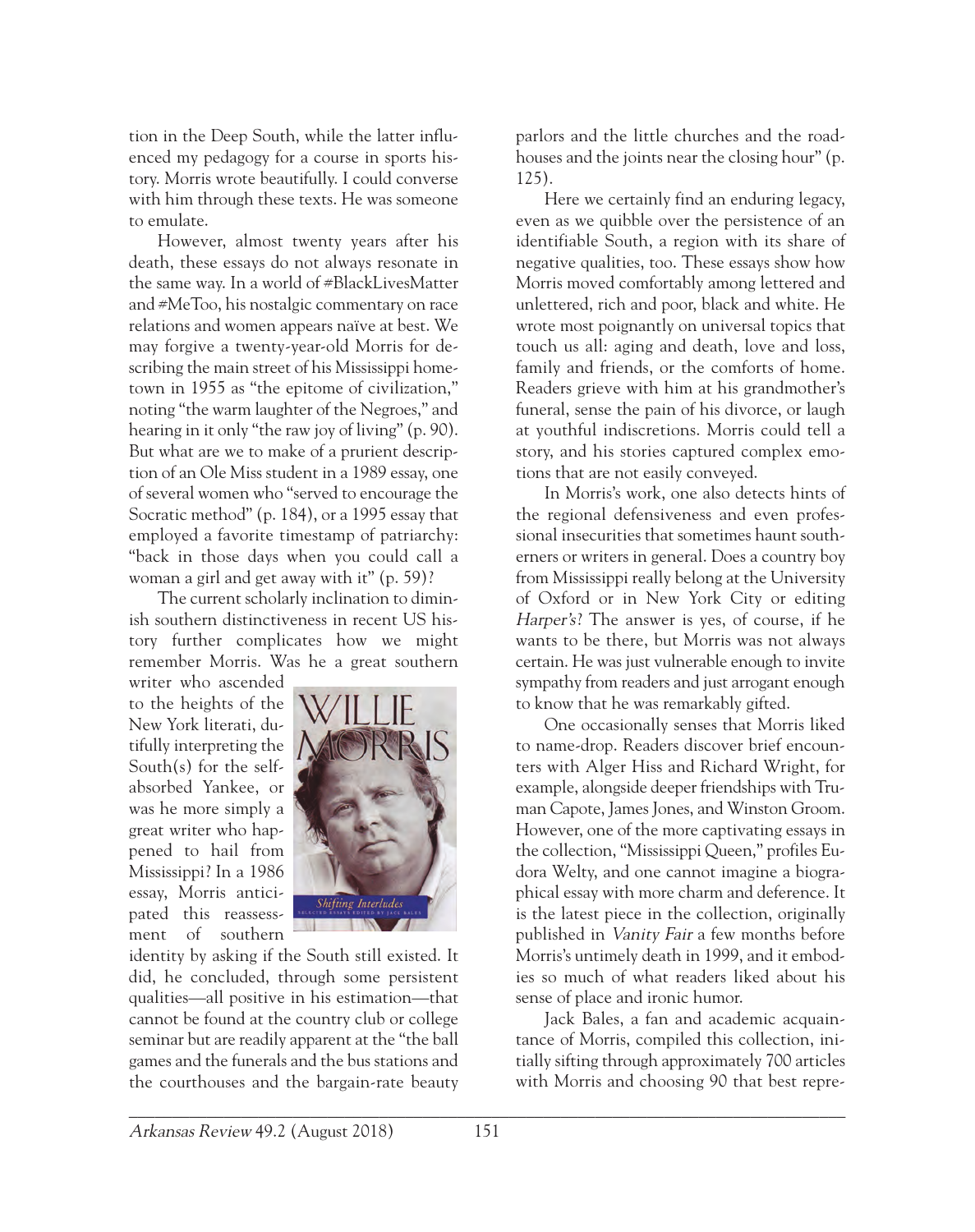sented the scope of his work. Bales eventually pared that number down to the 32 essays in this book. They are organized around the themes of people, places, and memories. Essays are arranged chronologically within those three categories, though readers must refer to the publication page for original publication information, including dates. This volume is the largest anthology of Morris's work and covers his entire career, making it an excellent introduction to the author's writing.

--Barclay Key

#### **AVAVA**

## May Day. By Gordon Osing. (New York: Spuyten Duyvil Publishing, 2017. Pp. 28. \$10.00, paper)

There is much to admire in Gordon Osing's 2017 contribution to the world of poetry, May Day. Essentially a sectioned love poem to art and to life, the brief collection contemplates the way each is perceived and enacted, or "staged," embracing the artifice of creation and self as the poems travel through their sequence. In doing so, the work exhibits the "courage to love past all meaning" (p. 9). Contemplative yet worldly, accessible yet allusive, lofty yet grounded, these poems subtly evoke the sonnet form in line length (most are 14 lines, with the exception of numbers 3 and 6, which are 15), and reflect the sonnet's goals of contemplation and musicality but without direct end rhyme or standard meter.

The self and the mask (the observing self) and the theaters of existence and of creating art are featured in this collection. The book begins and ends with epigraphs from Yeats, and by length alone could be considered a chapbook. By virtue of density, I would not characterize the collection as such. It is a slim volume only to the fingers. With direct allusions to poetic masters Yeats, Berryman, Keats, Frost, and Co-

leridge, and writers and philosophers Buddha, Calvin, Aristotle, and Lu Shun, not to mention indirect references to Shakespeare, Ptolemy, Blake, and others, one might think the poems would be inaccessible to those not well-versed in these traditions. Not true. The mundane and physical both work alongside the loftier contemplations, containing and expanding them. The result is a well-crafted poetic voice that, grounded in the Delta region, speaks from reason, emotion, knowledge, and speculation. The ideas travel in the way of water—when old water meets new, the distinction is blurred, and the lap-lapping moves both forward and back simultaneously. The poems begin with age and

end with birth, which may seem like a reversal of the natural order of life, but since the cycle is not broken by the order—the last poem ends with a  $begining$  -  $one$ does not discern a literal line between



old water and new. Thus, the literal and metaphoric—and time as both entity and process—not only share boundaries, they erase them.

Individually, as it should be, each poem stands on its own, but each is informed by and has a dialog with its companions. I am appreciative of the book's structure, which reminds me of a photograph album. Each poem depicts a scene, a moment in time as both stasis and process, and reflects upon art as life. The speaker tells us: "Let contemplation take the place / of time without pretending to cancel it" (p. 9). Later, he states, "Writing conjures truth as circles / of redundancies," which does not diminish but rather celebrates the repetitions, akin to flipping through an album of wordless images to live in the life depicted for a moment (p. 26). One is the whole and one is the one that makes the whole. Structurally, the opening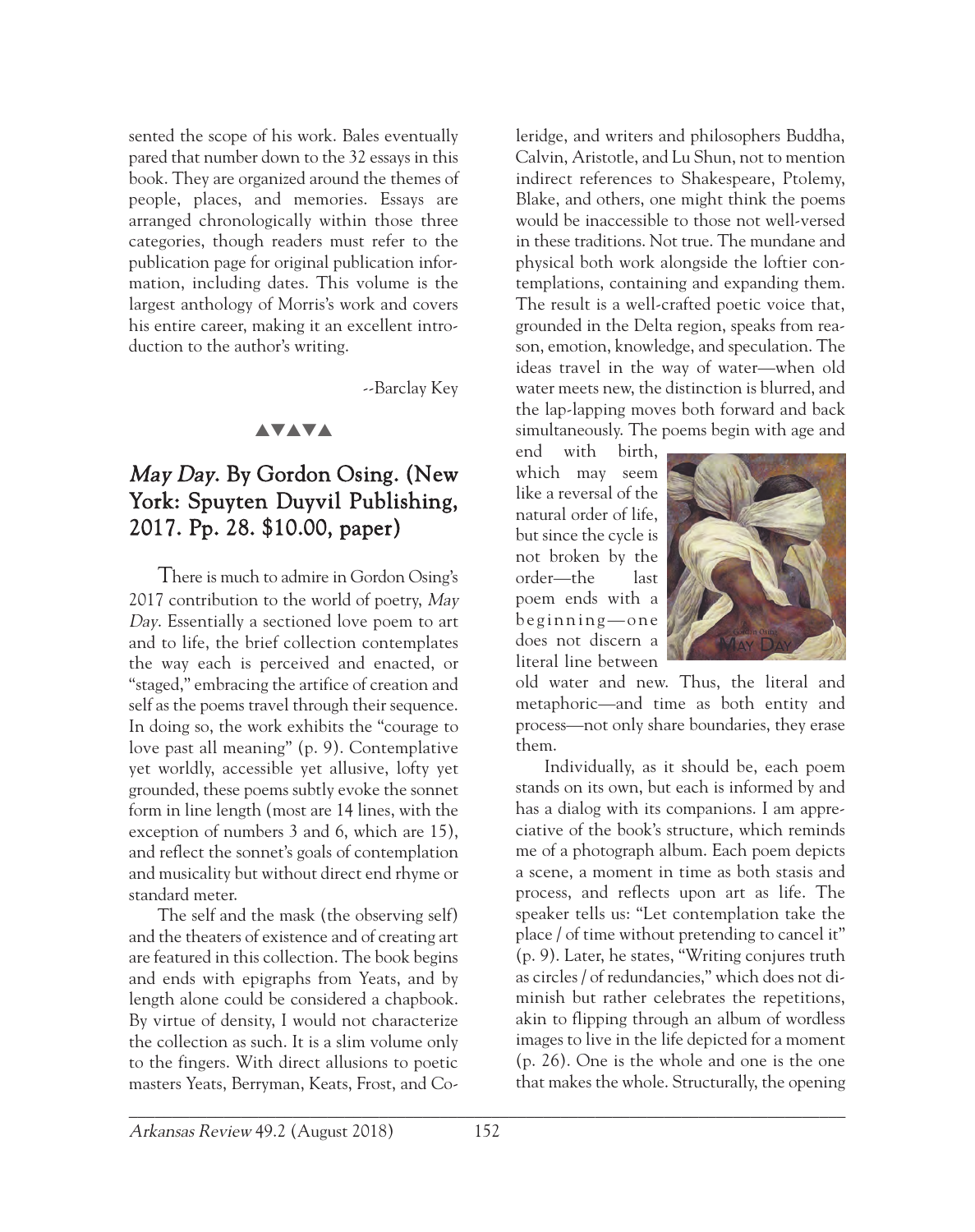line of poem 1 sets the tone of a speaker who lives both in the physical world and its more abstract counterparts: "What is May Day to a geezer?" (p. 9). He refers to himself as a "boy codger," and twice he states, "I feel neither old nor young but both" (pp. 20, 24, 25). Hence, "Time is both thorns and rose" (p. 18).

Another strand of the collection's braid is the idea of the self as both player and observerrecorder, in life as well as art. This duality is contemplated and celebrated. The self exists in time, while a second self observes, records, and contemplates. In some sense the creating self creates the creator, as esoteric as that may sound. One often has trouble separating these selves or knowing which is which. The second self is the actor, the writer, the artist—or is it the first? Does it matter? When Osing's speaker contemplates this doubling, there is often reference to the art of writing, or how we write ourselves. In poem 4 we are told

Acting, choose a role, then try to get out of it. More binding than pathology it is. But you bind yourself. The lines and all the right gestures become right. (p. 12)

I appreciate the multiplicity of the word "lines," representing lines of writing, speaking, and occupation, and possibly one's own borders, simultaneously.

I'll mention some other areas that resonate for me. The beginning of poem 10 reflects a vision of hope in the art and artifice of both creating and existing: "An empty page is better than most things" (p. 18). The reversal of empty as a positive illustrates much of what Osing does throughout. Finally, the first half of poem 7, and this may just be the work I admire most:

A being that speaks for the silences

is escaped from the borders of the flawed self,

whose fictivity is his gift for speaking, who loves the blank pages of the screen. So, a life without borders: done. Unless the self has a way of being a border,

to be surpassed by trickery, disassembling, art. (p. 15)

Aside from what else is going on here, I am taken by the layers of the word "border" in lines five and six: lines drawn to claim; lines drawn to delineate; the self a border, as in one who resides in the self; and the self a border to the self . . . the spiraling is captivating.

We are all borders in our lives, living on time we do not own, crafting selves and observing the craft, and anticipating the hope and existence in the blank page. Gordon Osing's book reminds us of this, thoughtfully, intelligently, self-effacingly, and engagingly.

--Lynn DiPier

#### **AVAVA**

Water Tossing Boulders: How A Family of Chinese Immigrants Led the First Fight to Desegregate Schools in the Jim Crow South. By Adrienne Berard. (Boston: Beacon Press, 2016. Pp. ix-xiii + 194, afterword, acknowledgments, notes, oral histories and author interviews, works cited, index. \$26.95, cloth)

Water Tossing Boulders explores how the

Lums, a Chinese immigrant family, struggled to survive in the Jim Crow South and fought against Chinese exclusion from white public schools in Mississippi during the 1910s and 1920s. Adrienne Berard, the author of the book, argues the Lums filed a

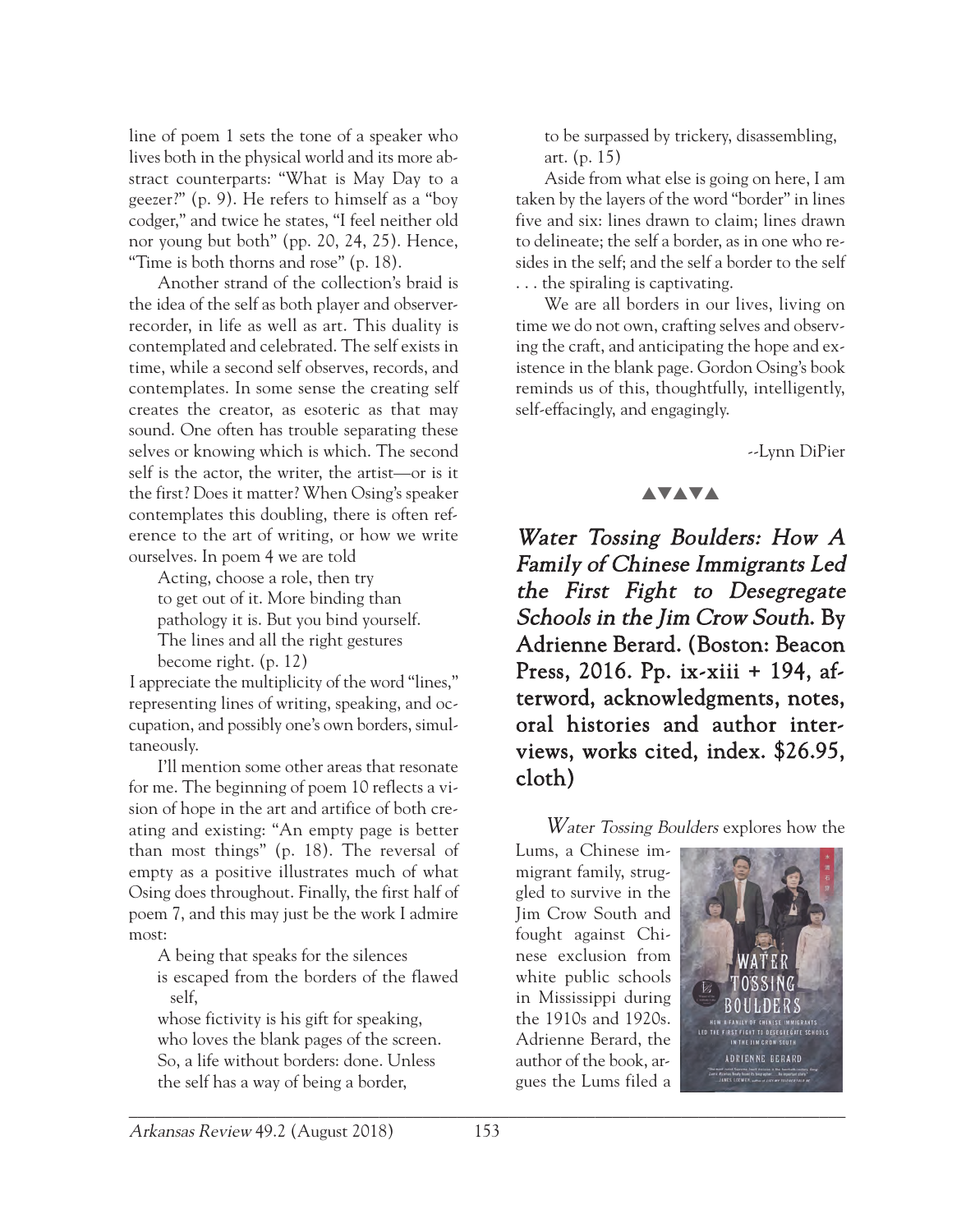lawsuit that "would become the first U.S. Supreme Court case to challenge the constitutionality of segregation in Southern public schools" (p. x).

The book is divided into two parts. Part I focuses on Jeu Gong Lum's experiences of migrating to America. He entered the United States from Canada, found a job in Mississippi, and married Katherine Wong there. Later they had three children, including Martha and Berda. Martha and Berda had been attending Rosedale's public school in prior years, but due to the changing polices, in the fall of 1924, the principal told these two girls they could no longer attend this school because the school was for whites only. Katherine refused to send her children to the black school, so the Lums decided to file a lawsuit. They hired Earl Brewer, former governor, a Democrat and lawyer to represent their case in court. Brewer built the case around Martha.

Part II describes the Lum family's legal battles. At first, a local judge ruled in favor of the Lum family and ordered the board of trustees to admit Martha into Rosedale's segregated white school. One month later, Rosedale's school board filed an appeal. Soon, the decision was overturned by the Mississippi Supreme Court. Judge George Ethridge, a steadfast segregationist, ruled in favor of excluding Martha from Rosedale's white school. Frustrated by the result, the Lum family prepared to appeal to the U.S. Supreme Court, but Brewer decided to hand the case to James Flowers, a novice who had little experience with these kinds of cases. Flowers also abandoned the case, so the Lum family had to fight for themselves. Eventually, the Lum family lost, and "without the participation of any person of the Negro race, the Supreme Court rendered a decision that sanctioned racial segregation within all public schools" (p.137).

Berard's well-researched book reveals the Lum family's untold story, and the story of how the Lums fought against discrimination is already compelling. Furthermore, Berard skillfully uses Sanborn maps, weather reports, newspapers, interviews with descendants, and photographs and letters of the Lum family to vividly recreate life in the early 1900s. Under her depiction, readers can have a more comprehensive understanding of the social, economic, and cultural environment of the Jim Crow South. At that time, racial segregation was rampant. Klansmen lynching black men and black prisoners being tortured or worked to death were very common. These details reflect how hard it was for the Lums to carve out a niche to survive in such a hostile environment, but they still had the courage to fight against discrimination.

Berard's book is enriched with historical context, but Berard failed to prove Gong Lum v. Rice (1927) was a case that led the first fight to desegregate schools in the South because the Lums and their lawyers had no intention to break down white supremacy and fight against segregation. Instead, they asked for Chinese inclusion by proving Chinese degrees of whiteness. As Brewer argued, "these two races (Chinese and Japanese) furnish some of the most intelligent and enterprising people. They certainly stand nearer to the white race than they do to the negro race" (p. 105). In other words, they had little interest in challenging segregation because they relied on claiming racial distance and distinction from African Americans to win the lawsuit.

Furthermore, Berard argues the Lums's case could "have brought one of the greatest civil rights victories in American history" (p. 120) if Brewer did not abandon it, but what Brewer did to win over the judges was to admit the legitimacy of segregation in the first place and then discuss Martha's strong personality. Therefore, Berard's claim is invalid. Brewer's racism ultimately prevented him from becoming the lawyer who could overturn segregation.

Berard's writings gives this case a new life, and Water Tossing Boulders indeed provides interesting insights about Chinese immigrants' experiences in the Jim Crow South during the 1910s through the 1920s. Under Berard's depic-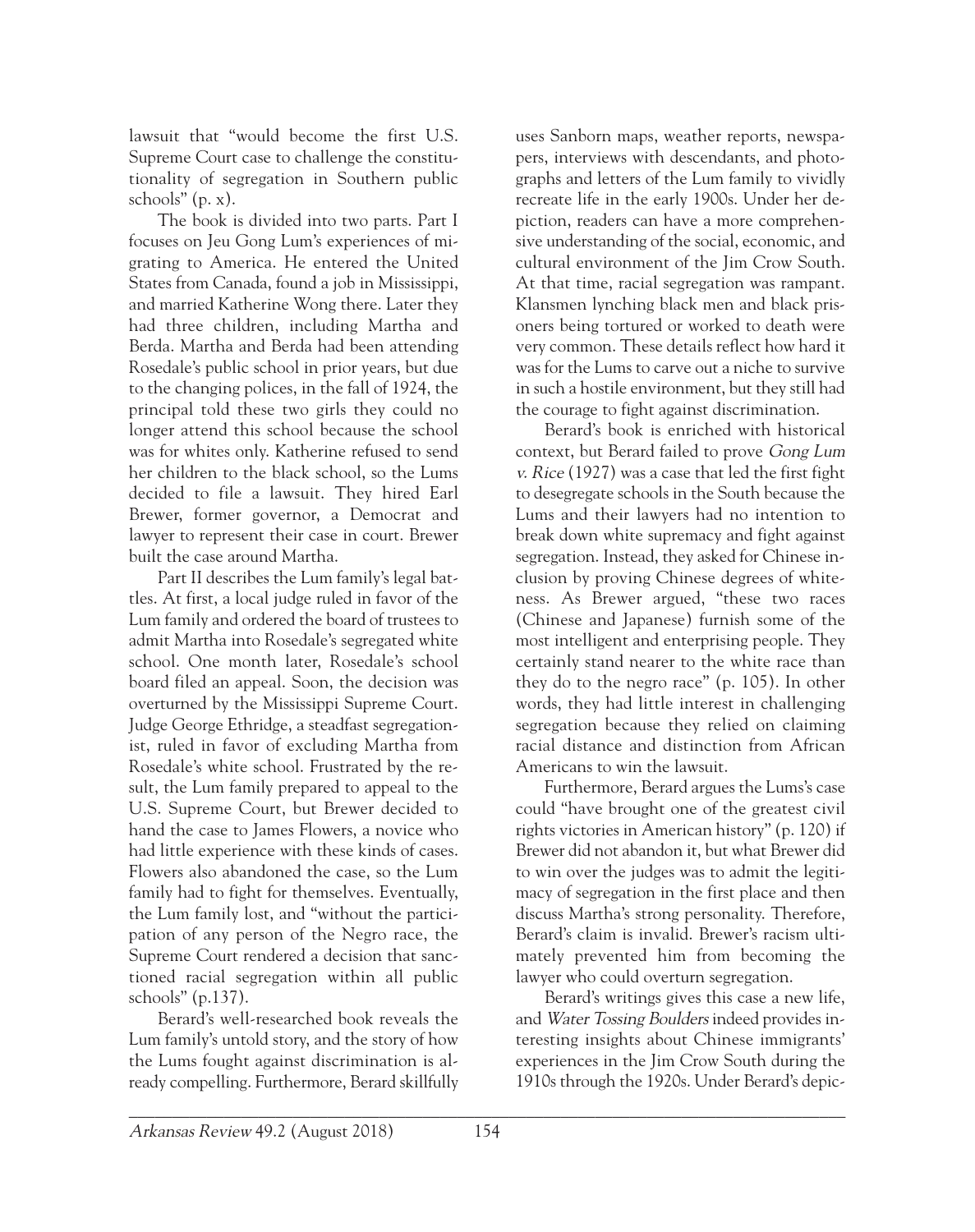tion, the Lums's long fight against Rosedale's white public school breaks the typical stereotype of Chinese being silent and passive. However, Berard fails to prove the Lums led the first fight to desegregate schools in the South. In addition, she puts comparatively more attention to Brewer's history than to that of the local Chinese communities, so their reactions to the case and whether or not the case affected or shaped local Chinese people's lives remain unclear. Despite these drawbacks, audiences may still benefit from this book because Berard paints a vivid picture of the Jim Crow South and retells a nearly forgotten story of Chinese immigrants.

--Doreen Yu Dong

#### **AVAVA**

## Unnatural Habitats & Other Stories. By Angela Mitchell (Santa Rosa, CA: WTAW Press, 2018. Pp. 190. \$16.95, paperback)

Angela Mitchell's debut short story collection consists of seven loosely connected stories set in the Arkansas and Missouri Ozarks. As an eighth generation native of southern Missouri, Mitchell bears witness to a region being reshaped by diminished economic opportunities, drugs, crime, and fragmentation in families and communities. The story titles are both simple and brilliant: evocative of theme and multilayered.

The collection begins with "Animal Lovers," in which a young woman divorces her husband and demands custody of their two dogs. The dogs had simply been a diversion from her husband's desire to start a family. Once Dee has the dogs, she realizes her mistake and wants to get rid of them. They, and she, end up being taken in by Gary, her boss at the insurance company where she works. Gary's place in the country is already home to parrots, lizards, snakes, and a tame bobcat. The story introduces

what become recurring motifs of instinct, wildness, domestication, and control.

"Pyramid Schemes" follows a woman who is unhappily married and cheating on her chicken-farming husband. Having divorced and remarried her husband once already, Tonya continues to look for an escape from the chicken farm, financial scrimping, and the boredom of married life. She begins an affair with Donald, a car salesman who also longs for economic freedom and escape from domesticity and a pregnant wife. The story's title refers to a supper club investment scheme in which Tonya had ventured \$1000 and scored \$8000 in one night. Tonya's search for something more satisfying than a loveless marriage, though, represents a metaphoric pyramid scheme, illusory and unsustainable.

In "Retreat," Dee, the young woman from "Animal Lovers" reappears. When the story

opens, Dee has moved in with Gary and his bobcat, Bobbie, and she has brought her two unmanageable dogs with her. Gary lives in a rural area and loves the animals. As in the first story, we have access only to Dee's thoughts. "Gary was her boss and it was probably bad for the



relationship to see each other twenty-four hours a day, seven days a week, but it was better than being on her own" (p. 81). Dee's mother, Glynn, appears in this story, first through needing Dee as company and a sounding board but later through visiting her at work, whereupon she buys a dog from Layton, the owner of the company. An uneasy tension lies below the surface of the relationship between Layton and Gary. Dee knows that the men use the insurance business as a cover for selling drugs, but she doesn't know any of the details and the business doesn't follow them back to Gary's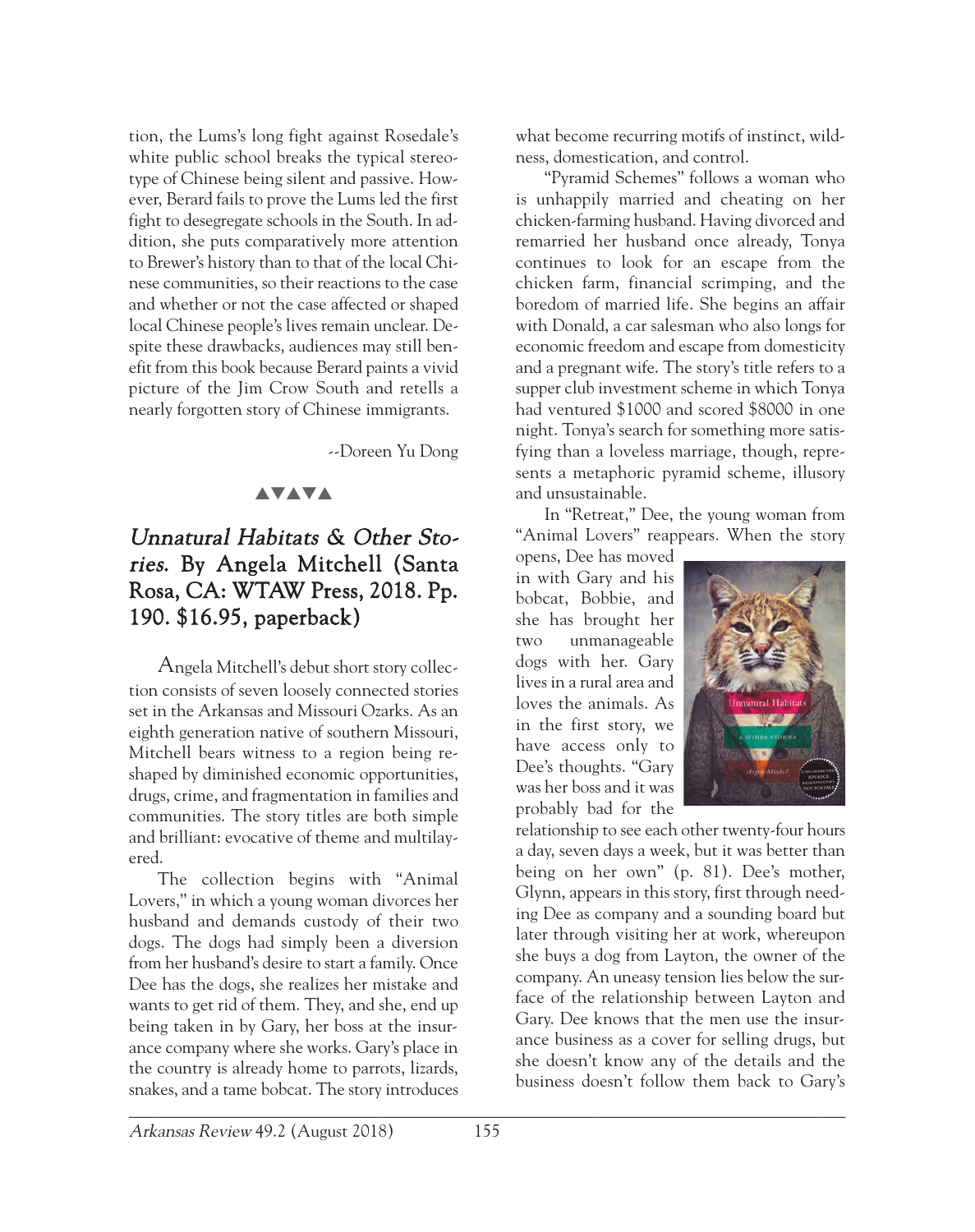rural home. When Bobbie goes missing, however, and the two dogs soon after, Gary becomes distracted, wondering what has happened to the animals. The story takes an ominous and unexpected turn involving Layton, his new associate, Gary, and even Glynn. The meaning of "retreat" becomes apparent only in the end.

"This Trailer is Free" makes a departure from the other stories. It is only one of two stories with first person narration, and that narration is confessional, conjectural, and at times confrontational. It begins with the supposition, "Let's just say that we never robbed the bank." The unnamed narrator traces her way backward to what led to her speaking to the reader from behind prison bars: life in a dingy trailer in Dallas, an opportunistic and mean-spirited boyfriend, a taste for Oxycodone after an injury in the Army, a string of men, the birth of her son, and ultimately an extended story of the year her father bought a trailer, packed up the family, and moved them from Arkansas to Alaska for what he hoped would be profitable work in a canning factory. They hadn't lasted and on the way home, the trailer got two flat tires. After taking what they could fit in the car, the narrator's father taped a piece of paper to the trailer. "In all caps, he'd written THIS TRAILER IS FREE. 'Let somebody else take it,' he said to me. 'I give up'" (p. 138). The narrator returns to those words at the end of the story stemming from different circumstances but evoking the same shame and defeat.

The stories in Unnatural Habitats are primarily told from a limited omniscient perspective. We have access to the central character's thoughts but often see or know more than the character him or herself. Mitchell's characters are realistic, sometimes likeable, sometimes not. She doesn't explain her characters to readers, but rather she allows readers to see how the characters understand, and misunderstand, themselves. They are teachers, car salesmen, insurance adjusters, farmers, business owners, drug dealers. They are husbands, wives, fathers, mothers, sons, daughters, in laws, but especially

loners. The stories don't evoke great passions yet underlying them are deep longings—for a better lover, more money, the past, connection, and understanding. Thus, Mitchell creates empathy for her characters in their bleak environments, and she makes us question what natural habitats really are for these characters.

The beautiful cover image of a bobcat in a button down sweater highlights the natural/unnatural dynamic that undergirds the entire collection. The reader who selects the book based on the intriguing cover will not be disappointed. The stories are supremely well crafted, the characters memorable, and the meditation on place compelling. It is a stunning debut from Angela Mitchell. Buy it, read it, reread it, and share it. It's that good.

--Janelle Collins

#### $*$ vava

The South in Color: A Visual Journal. By William Ferris. (Chapel Hill: The University of North Carolina Press, 2016. Pp. xi-xx + 121, 103 illus., foreword by Tom Rankin, acknowledgments, selected bibliography. \$35, cloth)

Longtime fans of Bill Ferris's work will be pleased to see the third in a series of books that have chronicled his ethnographic research from the 1960s into the 1990s. The South in Color, though perhaps more idiosyncratic in approach than the previous two, is visually beautiful and contains, in five chapters, a sumptuous collection of his previously unpublished color photographs from the same periods covered by Give My Poor Heart Ease and The Storied South.

Focused on the places that gave rise to his work, the book is idiosyncratic in the very best sense: it carries with it the echoes of the personal that have made Ferris such a vital con-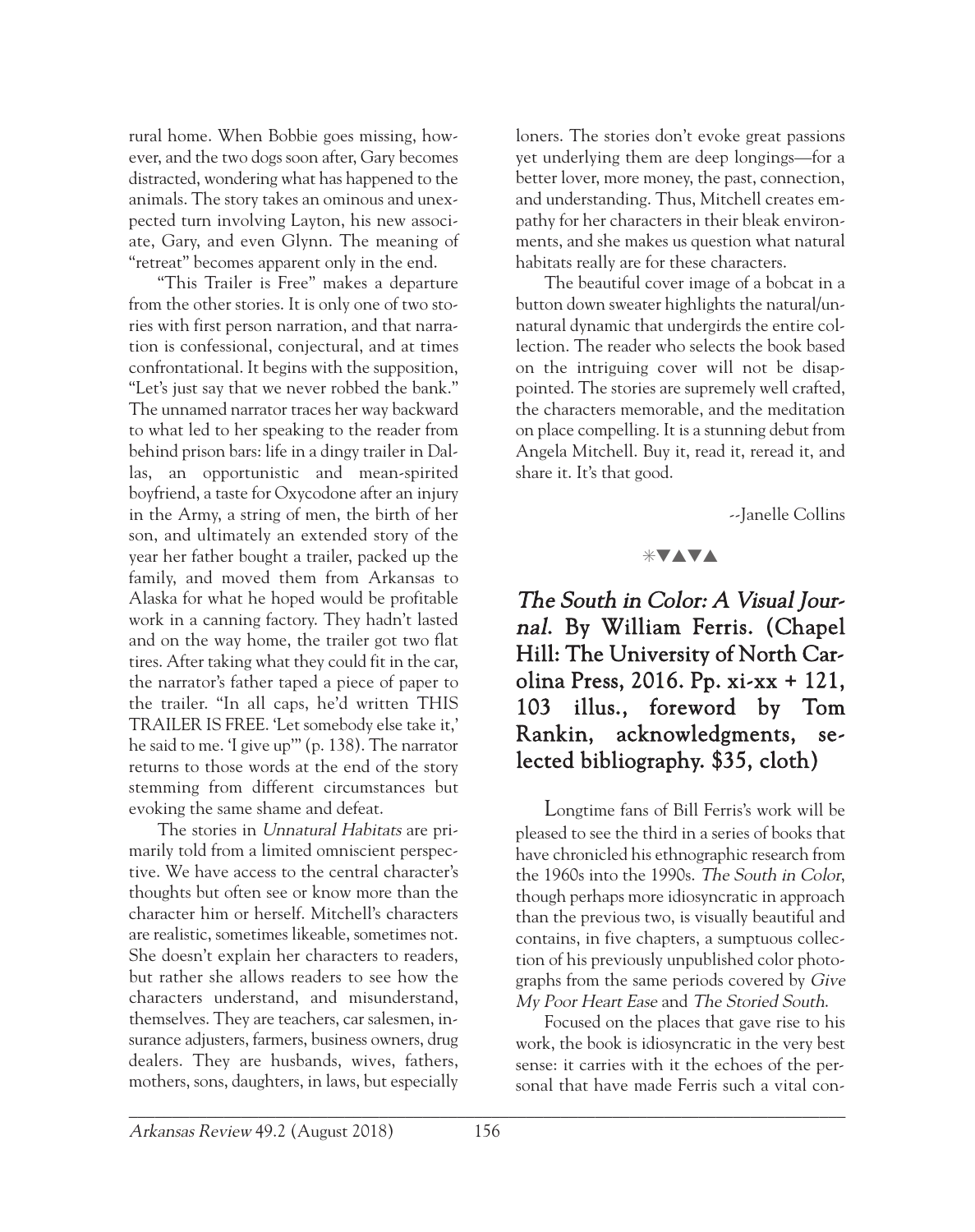tributor to the field of Southern Studies. To powerfully evoke place, he begins with his own early life on "The Farm" (chapter one): the Ferris family home environs in rural Mississippi that shaped him, along with the



people who lived there and molded him. Readers of the previous works will see the same lovingly detailed attention paid to color photographs of area residents, many of whom appeared earlier in black and white. The photographs of the Rose Hill Church congregants stand out, as do those of black and white farmworkers: one in which three workers take a break while seated on a pull-behind mowing deck leaps from the page with its immediacy (p. 31), and those of Ferris's own family members pull us into his early life. We can practically smell the freshly cut hay.

This intimacy is by design. "This book addresses my complex relationship with the South," Ferris writes. "I bring an appreciative yet wary eye to its people and their history. . . . I feel the South's power and presence in deep, intimate ways" (p. 1). Both Pecolia Warner's portrait (p. 47) and she with her quilts (pp. 86- 87) embody this contrast: the former a close-up of her frank, cautious, and careworn visage, the latter brightened by her art and her slight smile of pride of work. Ferris's subjects seem obviously wary and appreciative of their photographer in their turn, and repeatedly the two-way gaze between subject and lens is deeply moving. The eyes of Nora, a neighbor's child" clinging to the hip of Louvennia Willis (p. 58), stare blankly from her countenance, halfway intimidated by the camera yet comforted by the older woman's presence. Three unidentified African American men at a farm auction on the facing page (p. 59) offer viewers a similar emotive experience, comfortable with themselves and the situation yet perhaps a little leery of having their picture

taken, just like older, white workman Cecil Crosby, who peers, arms folded across his chest and gaze slightly askew, out from under the sweat-stained brim of his cap while standing against a corrugated tin wall (p. 52).

Chapter two, "Portraits," chapter three, "Buildings," and chapter four, "Handmade Color," all move away from the farm and out onto the road before Ferris returns in the last chapter "Roads Traveled." Again, we've met some of those folks before, but to see them in color propels us across the gap of time: Otha Turner (p. 57), Sergeant Webb (p. 65), and Aden Fisher White (p. 50) are personal favorites in this category. Likewise, after being given significant space and voice in  $Give My$ Poor Heart Ease, seeing artist and musician James "Son" Thomas (one of many standout interviews and recordings from the first book) with one of his sculpted heads cradled in the crook of his arm (p. 95) is truly a delight. As Tom Rankin notes in his foreword, these photographs "help us see with fresh eyes where we've already been . . . to re-imagine even the most familiar of past places" (p. xviii).

The same quality of re-visioning and re-visiting is true even of those we haven't met before, like the aforementioned Pecolia Warner, but also in many of the unidentified subjects, such as the young white fireworks salesman (pp. 62-63) who graces the front cover, the silver sleeves of his Dallas Cowboys jacket popping against the bright yellow lettering of the hand painted sign for his wares behind him; the African American street actress, coyly peering sidelong out from under her hat (p. 44); or the unidentified pony rider (pp. 66-67) slouching comfortably back on the rug that serves as his saddle against the haunches of his mount. And it occurs in the photographs of buildings, like Busburgers Restaurant (p. 74) and S.M White & Son Crossroads Store (pp. 70-71); of landscape (Field near Arlena's Soul Food, p. 106); and of both everyday things and objet d'art: the battered white station wagon of a watermelon vendor (p. 102) as well as Theora Hamblett's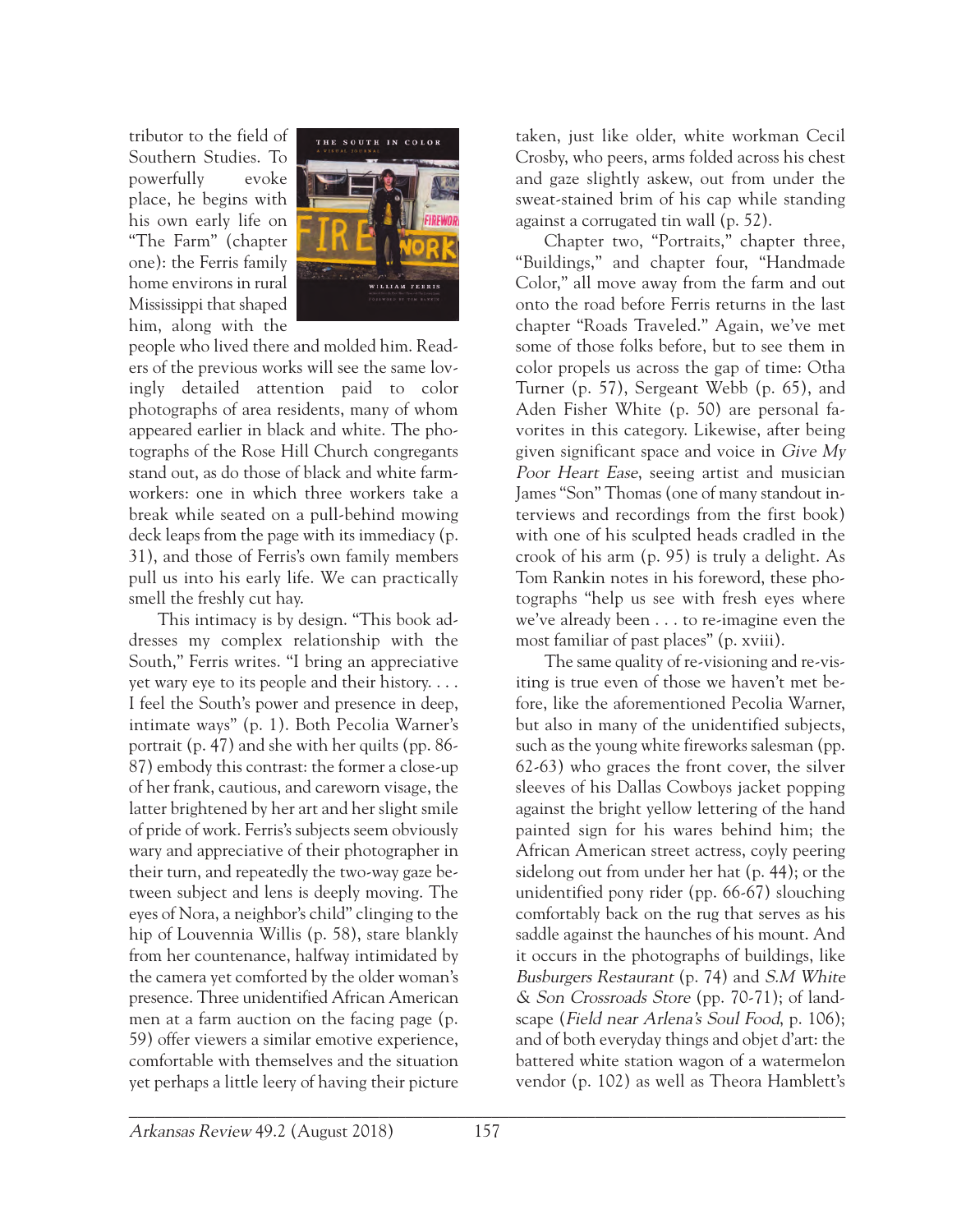folk art painting of Hubert Hamblett, eyes literally shining, figure radiating light (93).

The main attraction of The South in Color, thus lies in seeing this material brought to life in a way transcriptions of field recordings and grey scale print reproductions can't entirely accomplish on their own. In that sense, this book might best be seen as a companion piece to the earlier ones. Those unfamiliar with Ferris's previous works in this series would perhaps be better served starting with either Give My Poor Heart Ease or The Storied South; but what a warm, vibrant, and charming companion it is.

Especially when placed alongside the audio and video discs that accompanied the first two books, The South in Color vivifies both Ferris's youth and his ethnographic research with a vitality that is remarkable, charming, and disarming. It deserves its place on the shelf with the others and readers will love perusing all three as a set.

--Marcus Charles Tribbett



# Contributors

Jeffrey Alfier's recent books include Fugue for a Desert Mountain, Anthem for Pacific Avenue, and The Red Stag at Carrbridge: Scotland Poems. His publication credits include Copper Nickel, Midwest Quarterly, The Carolina Quarterly, and The Mc-Neese Review. He is founder and co-editor of Blue Horse Press and San Pedro River Review.

Kenneth Barnes is the author of Anti-Catholicism in Arkansas: How Politicians, the Press, the Klan, and Religious Leaders Imagined an Enemy, 1910- 1960 (2016) and several other books and articles in Arkansas history. He is Professor of History at the University of Central Arkansas. He is currently working a book about the Ku Klux Klan in Arkansas.

Robbie Borrello is from New Orleans where he currently works as a high school English teacher. As an individual who grew up playing and loving music, his affinities drew him to poetry that mirrors the same rhythmic styles that have always surrounded him, namely jazz and the blues, and it has been in these idioms that he has modeled most of his writings. He is a graduate of Hendrix College in Conway, AR with a BA in English

Janelle Collins is Professor of English in and Chair of the Department of English, Philosophy, and World Languages at Arkansas State University. She is former General Editor and current Managing Editor of Arkansas Review. She is the editor of Defining the Delta: Multidisciplinary Perspectives on the Lower Mississippi Delta (2015).

Lynn DiPier is Associate Professor of English at Southern Arkansas University in Magnolia. Her poems have appeared in The Midwest Quarterly, The Laurel Review, Water~Stone, Weber Studies, and elsewhere.

Doreen Yu Dong is a PhD student at Arkansas State University in the Heritage Studies program. Her dissertation direction is towards Chinese immigrants' experience in the South. She currently works at the Johnny Cash Boyhood Home, one of ASU's heritage sites, as event organizer and tourist interpreter.

Monic Ductan's writing has appeared in Shenandoah, Water~Stone Review, Cold Mountain Review, storySouth, Tahoma Literary Review, and several other journals. She is the winner of the 2016 Garth Avant Fiction Award, and a finalist for the 2017 Reynolds Price Short Story Award. She lives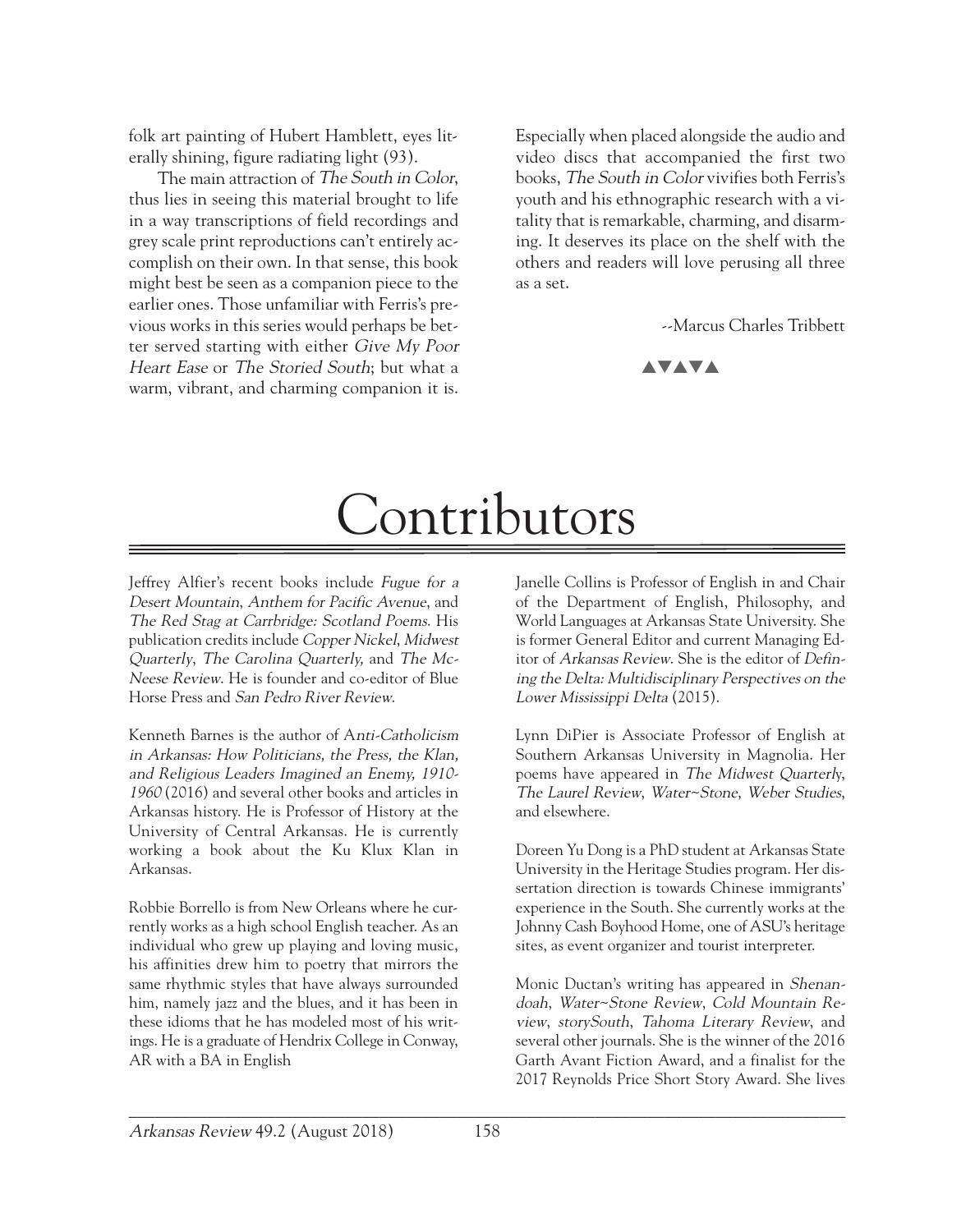in Tennessee.

Keith M. Finley, PhD, is Assistant Professor of History at Southeastern Louisiana University as well as Assistant Director of the Center for Southeast Louisiana Studies.

LaDawn Lee Fuhr is a PhD student and graduate assistant in Heritage Studies at Arkansas State University. Fuhr's background includes a career in media management, marketing, communications, and government. Fuhr is the chairman of the Arkansas State Museum Advisory Council and holds an MPA from Georgia Southern University and a BFA from Arkansas State University.

Laura Goodman lives and writes in Boulder, Colorado. Her work has appeared in a number of quarterlies, reviews, and anthologies, among them: Cream City Review, South Dakota Review, Crosscurrents, Worcester Review, Other Voices, Hard Love, etc., with work forthcoming in Fiction Southeast.

J. Todd Hawkins is a professional editor who writes and lives in Texas. He is the author of Ten Counties Away (Finishing Line Press) and What Happens When We Leave (winner of the William D. Barney Memorial Chapbook Prize). His blues haibun have appeared in AGNI, The Bitter Oleander, The Louisville Review, Bayou Magazine, and elsewhere. He holds an MA in Technical Communication, loves the blues, and nightly loses to his wife at Mortal Kombat while the kids sleep.

Misti Nicole Harper, PhD, is an instructor in the Department of History at the University of Arkansas. Her current book project, And They Entered as Ladies: When Race, Class, and Black Femininity Clashed at Central High School, examines intersectionality and middle-class black women's specific activism as the catalysts for massive resistance.

 $\mathcal{L}_\mathcal{L} = \mathcal{L}_\mathcal{L} = \mathcal{L}_\mathcal{L} = \mathcal{L}_\mathcal{L} = \mathcal{L}_\mathcal{L} = \mathcal{L}_\mathcal{L} = \mathcal{L}_\mathcal{L} = \mathcal{L}_\mathcal{L} = \mathcal{L}_\mathcal{L} = \mathcal{L}_\mathcal{L} = \mathcal{L}_\mathcal{L} = \mathcal{L}_\mathcal{L} = \mathcal{L}_\mathcal{L} = \mathcal{L}_\mathcal{L} = \mathcal{L}_\mathcal{L} = \mathcal{L}_\mathcal{L} = \mathcal{L}_\mathcal{L}$ Dylan Henderson, born in a trailer parked on a former gravel quarry, has lived his whole life within the borders of the Cherokee Nation. An avid reader, he spent much of his childhood studying literature, but at the age of sixteen, he dropped out of high school and, after earning his GED, enrolled at the local community college. Over the next decade, he would earn advanced degrees in history, literature, and li-

brary science while drifting from one entry-level job to another. After graduating from the University of Tulsa, he moved home to Cooweescoowee County where he now lives in a century-old farmhouse on the outskirts of Radium Town, a decaying resort once famous for its mineral springs. The last remaining bathhouse, though no longer operational, is still visible from his upstairs window

Mitsutoshi Inaba was born in Kure, Hiroshima, Japan. He earned a PhD in ethnomusicology from the University of Oregon and is the author of two blues biographies: Willie Dixon: Preacher of the Blues (2011) and John Lee "Sonny Boy" Williamson: The Blues Harmonica of Chicago's Bronzeville (2016). He currently teaches Japanese language and culture at Clarksville High School and Austin Peay State University in Clarksville, Tennessee.

George Kalamaras, former Poet Laureate of Indiana (2014-2016), is the author of fifteen books of poetry, including Kingdom of Throat-Stuck Luck, winner of the Elixir Press Poetry Prize (2011). He is Professor of English at Indiana University-Purdue University Fort Wayne, where he has taught since 1990.

Barclay Key is Associate Professor of History at the University of Arkansas at Little Rock, where he is currently teaching courses on recent US history. His favorite band is the Drive-By Truckers, and he has run at least two miles every day since August 1, 2011.

Robin Kozak's writing has appeared previously in Crazyhorse, Field, The Gettysburg Review, Gulf Coast, Hotel Amerika, Poetry Daily, Poetry Northwest, Witness, and other publications, and her awards include two Creative Artist Program grants from the city of Houston and the 2016 Sandy Crimmins Prize for Poetry. An authority on antique and estate jewelry, she currently is at work on Berkowitz, a collection of short fiction.

Sharon LaCour is a piano instructor living in a small town in western Wisconsin. She grew up in New Orleans and her newly completed novel, Dolores Couvillon, is set there and in Cocodrie, Louisiana in the 1920s. Her work has appeared in the Xavier Review and the Embark Literary Journal.